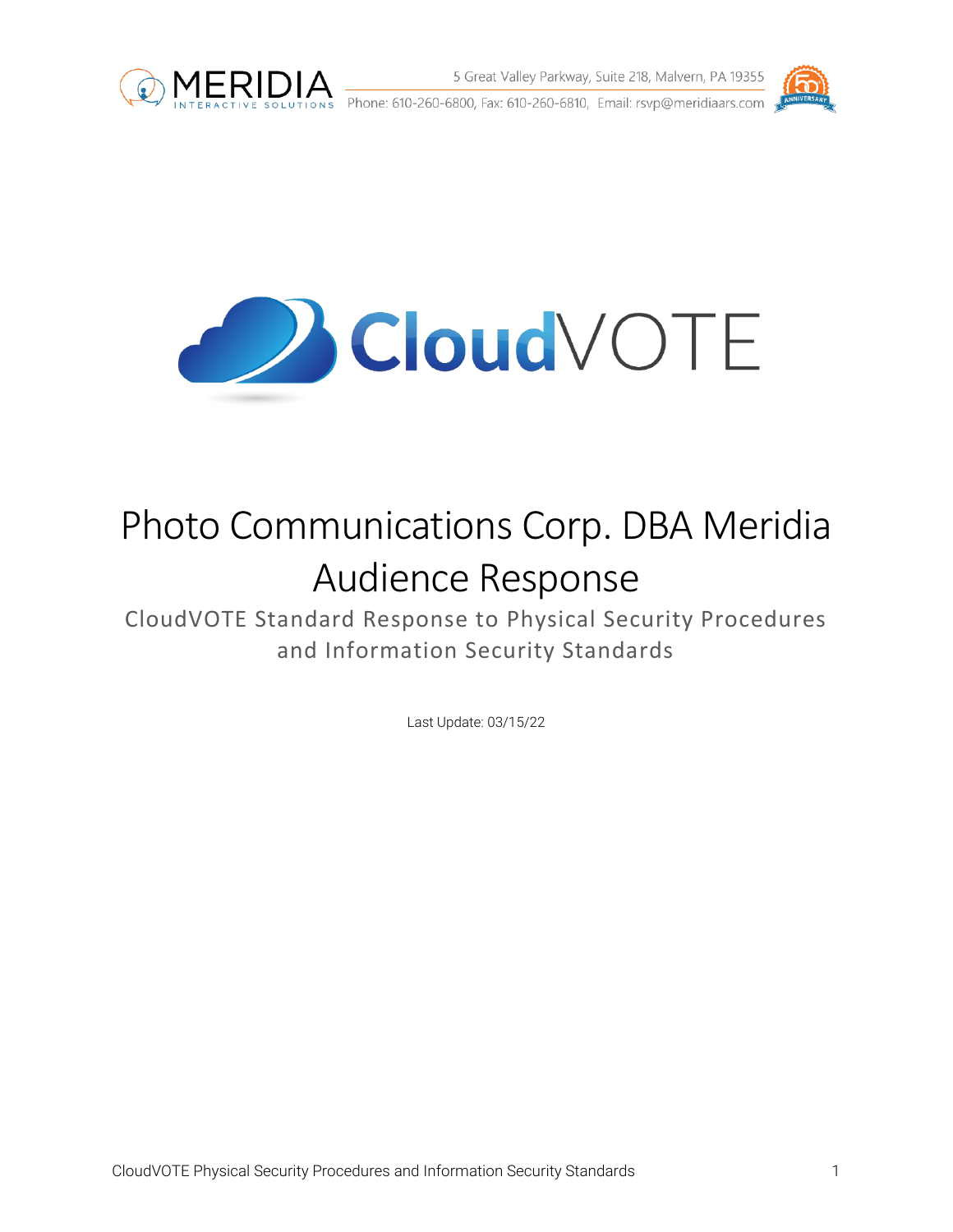



## Table of Contents

| Windows Azure Response in the Context of CSA Cloud Control Matrix (Controls FS-01 through FS-02)3    |  |
|------------------------------------------------------------------------------------------------------|--|
|                                                                                                      |  |
| Windows Azure Response in the Context of CSA Cloud Control Matrix (Controls FS-06 through FS-08)5    |  |
|                                                                                                      |  |
|                                                                                                      |  |
|                                                                                                      |  |
|                                                                                                      |  |
| Windows Azure Response in the Context of CSA Cloud Control Matrix (Controls IS-10 through IS-11)  10 |  |
| Windows Azure Response in the Context of CSA Cloud Control Matrix (Controls IS-12 through IS-14) 11  |  |
|                                                                                                      |  |
|                                                                                                      |  |
|                                                                                                      |  |
| Windows Azure Response in the Context of CSA Cloud Control Matrix (Controls IS-21 through IS-22)  15 |  |
|                                                                                                      |  |
|                                                                                                      |  |
| Windows Azure Response in the Context of CSA Cloud Control Matrix (Controls IS-27 through IS-29)  18 |  |
|                                                                                                      |  |
|                                                                                                      |  |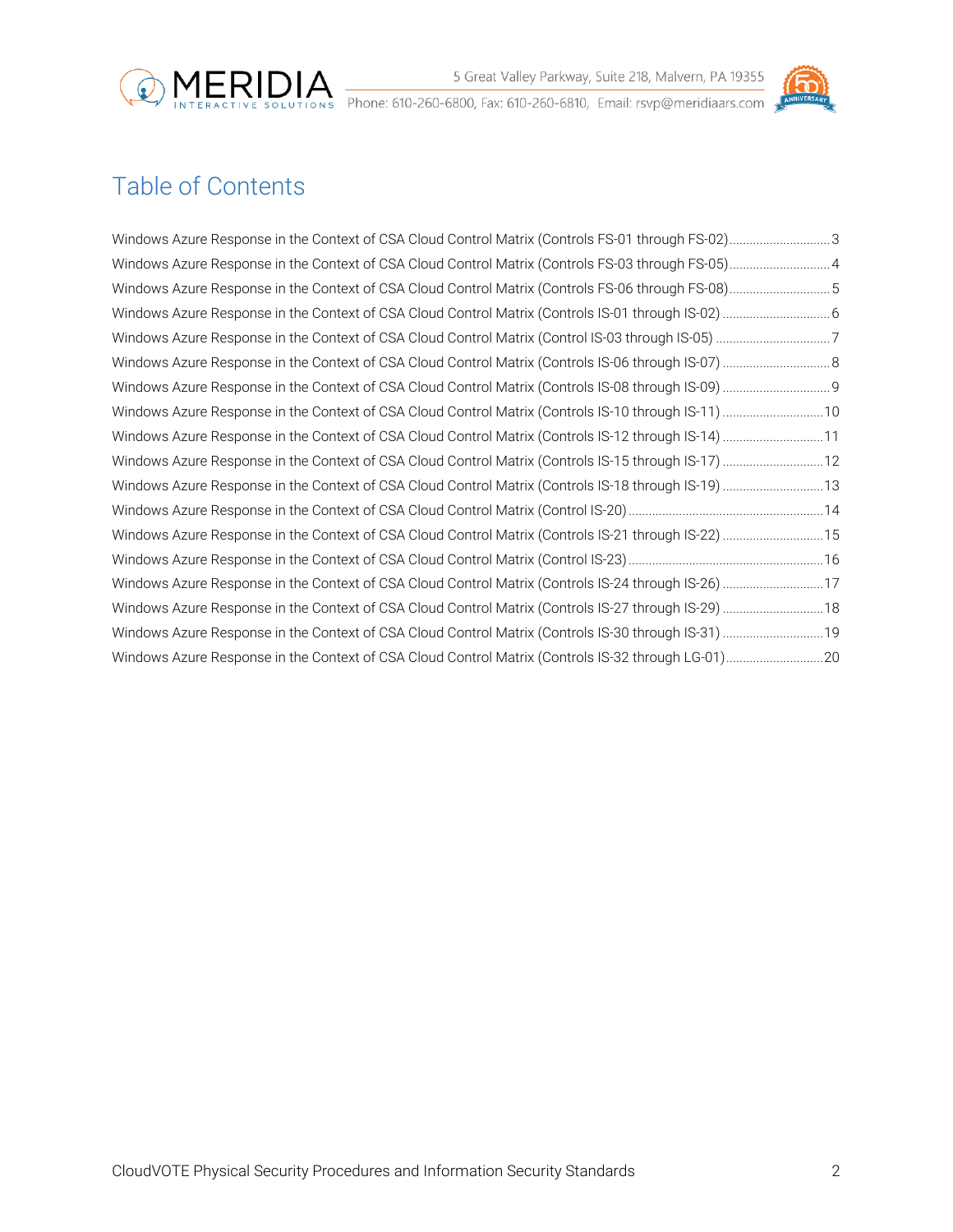



## <span id="page-2-0"></span>Windows Azure Response in the Context of CSA Cloud Control Matrix (*Controls FS-01 through FS-02)*

| <b>Control ID</b>                                                   | <b>Description</b>                                                                                                                                          |                                                                                                                                                                                                                                                                                                                                                                                                                                                                                                                                                                                                                                                                                                                                                                                                                                                                                                                                                                                                                                                                                                                                                                                                                                                                                                                                                                                                                                                                                                                    |
|---------------------------------------------------------------------|-------------------------------------------------------------------------------------------------------------------------------------------------------------|--------------------------------------------------------------------------------------------------------------------------------------------------------------------------------------------------------------------------------------------------------------------------------------------------------------------------------------------------------------------------------------------------------------------------------------------------------------------------------------------------------------------------------------------------------------------------------------------------------------------------------------------------------------------------------------------------------------------------------------------------------------------------------------------------------------------------------------------------------------------------------------------------------------------------------------------------------------------------------------------------------------------------------------------------------------------------------------------------------------------------------------------------------------------------------------------------------------------------------------------------------------------------------------------------------------------------------------------------------------------------------------------------------------------------------------------------------------------------------------------------------------------|
| In CCM                                                              | (CCM Version R1.1. Final)                                                                                                                                   | <b>Microsoft Response</b>                                                                                                                                                                                                                                                                                                                                                                                                                                                                                                                                                                                                                                                                                                                                                                                                                                                                                                                                                                                                                                                                                                                                                                                                                                                                                                                                                                                                                                                                                          |
| <b>FS-01</b><br><b>Facility</b><br>Security -<br><b>Policy</b>      | Policies and procedures shall be established for<br>maintaining a safe and secure working<br>environment in offices, rooms, facilities and secure<br>areas. | Access to all Microsoft buildings is controlled, and<br>access is restricted to those with card reader (swiping<br>the card reader with an authorized ID badge) or<br>biometrics for entry into Data Centers. Front desk<br>personnel are required to positively identify Full-Time<br>Employees (FTEs) or authorized Contractors without<br>ID cards. Staff must wear identity badges at all times,<br>and are required to challenge or report individuals<br>without badges. All guests are required to wear guest<br>badges and be escorted by authorized Microsoft<br>personnel.                                                                                                                                                                                                                                                                                                                                                                                                                                                                                                                                                                                                                                                                                                                                                                                                                                                                                                                               |
|                                                                     |                                                                                                                                                             | "Securing offices, rooms, and facilities" is covered<br>under the ISO 27001 standards, specifically<br>addressed in Annex A, domain 9.1.3. For more<br>information review of the publicly available ISO<br>standards we are certified against is suggested.                                                                                                                                                                                                                                                                                                                                                                                                                                                                                                                                                                                                                                                                                                                                                                                                                                                                                                                                                                                                                                                                                                                                                                                                                                                        |
| <b>FS-02</b><br><b>Facility</b><br>Security - User<br><b>Access</b> | Physical access to information assets and<br>functions by users and support personnel shall be<br>restricted.                                               | Access is restricted by job function so that only<br>essential personnel receive authorization to manage<br>Windows Azure services. Physical access<br>authorization utilizes multiple authentication and<br>security processes: badge and smartcard, biometric<br>scanners, on-premises security officers, continuous<br>video surveillance, and two-factor authentication for<br>physical access to the data center environment.<br>In addition to the physical entry controls that are<br>installed on various doors within the data center, the<br>Microsoft Data Center Management organization has<br>implemented operational procedures to restrict<br>physical access to authorized employees, contractors<br>and visitors:<br>• Authorization to grant temporary or permanent<br>access to Microsoft data centers is limited to<br>authorized staff. The requests and corresponding<br>authorization decisions are tracked using a<br>ticketing/access system.<br>• Badges are issued to personnel requiring access<br>after verification of identification.<br>• The Microsoft Data Center Management<br>organization performs a regular access list review. As<br>a result of this audit, the appropriate actions are<br>taken after the review.<br>"Physical and environmental security" is covered<br>under the ISO 27001 standards, specifically<br>addressed in Annex A, domain 9. For more<br>information review of the publicly available ISO<br>standards we are certified against is suggested. |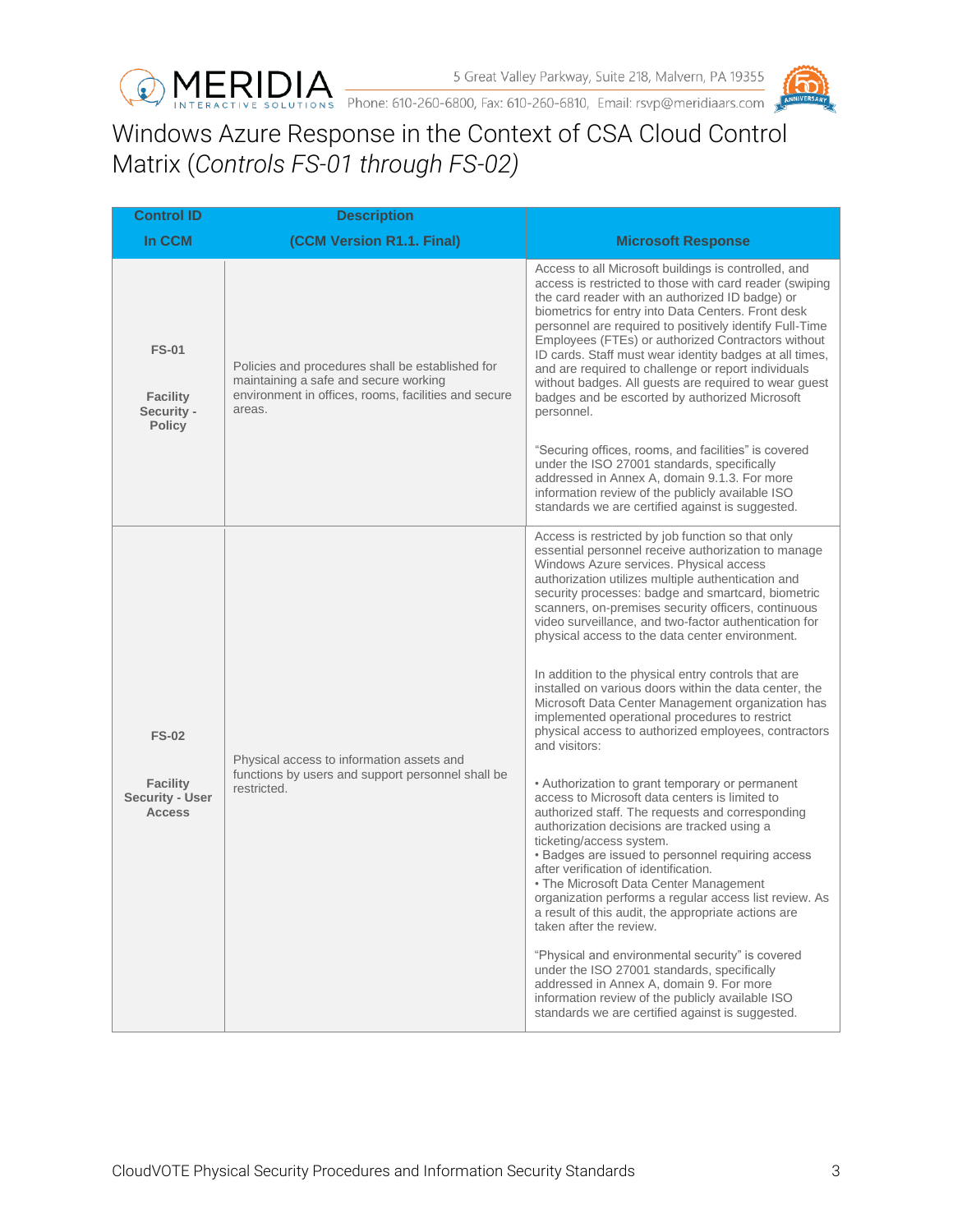



<span id="page-3-0"></span>Windows Azure Response in the Context of CSA Cloud Control Matrix (*Controls FS-03 through FS-05)*

| <b>Control ID</b><br>In CCM                                                        | <b>Description</b><br>(CCM Version R1.1. Final)                                                                                                                                                                                                                                                            | <b>Microsoft Response</b>                                                                                                                                                                                                                                                                                                                                                                                                                                                                                                                                                                                                                                                                                                                                                                                                                                                                                                                                         |
|------------------------------------------------------------------------------------|------------------------------------------------------------------------------------------------------------------------------------------------------------------------------------------------------------------------------------------------------------------------------------------------------------|-------------------------------------------------------------------------------------------------------------------------------------------------------------------------------------------------------------------------------------------------------------------------------------------------------------------------------------------------------------------------------------------------------------------------------------------------------------------------------------------------------------------------------------------------------------------------------------------------------------------------------------------------------------------------------------------------------------------------------------------------------------------------------------------------------------------------------------------------------------------------------------------------------------------------------------------------------------------|
| <b>FS-03</b><br><b>Facility Security</b><br>- Controlled<br><b>Access Points</b>   | Physical security perimeters (fences, walls,<br>barriers, guards, gates, electronic surveillance,<br>physical authentication mechanisms, reception<br>desks and security patrols) shall be implemented<br>to safeguard sensitive data and information<br>systems.                                          | Data center buildings are nondescript and do not<br>advertise that Microsoft Data Center hosting services<br>are provided at the location. Access to the data<br>center facilities is restricted. The main interior or<br>reception areas have electronic card access control<br>devices on the perimeter door(s), which restrict<br>access to the interior facilities. Rooms within the<br>Microsoft Data Center that contain critical systems<br>(servers, generators, electrical panels, network<br>equipment, etc.) are either restricted through various<br>security mechanisms such as electronic card access<br>control, keyed lock, ant tailgating and/or biometric<br>devices.<br>"Physical security perimeter and environmental<br>security" is covered under the ISO 27001 standards,<br>specifically addressed in Annex A, domain 9. For<br>more information review of the publicly available ISO<br>standards we are certified against is suggested. |
| <b>FS-04</b><br><b>Facility Security</b><br>- Secure Area<br>Authorization         | Ingress and egress to secure areas shall be<br>constrained and monitored by physical access<br>control mechanisms to ensure that only<br>authorized personnel are allowed access.                                                                                                                          | "Public access, delivery, loading area and<br>physical/environmental security" is covered under the<br>ISO 27001 standards, specifically addressed in<br>Annex A, domain 9. For more information review of<br>the publicly available ISO standards we are certified<br>against is suggested.<br>For additional information also see FS-03                                                                                                                                                                                                                                                                                                                                                                                                                                                                                                                                                                                                                         |
| <b>FS-05</b><br><b>Facility Security</b><br>- Unauthorized<br><b>Persons Entry</b> | Ingress and egress points such as service areas<br>and other points where unauthorized personnel<br>may enter the premises shall be monitored,<br>controlled and, if possible, isolated from data<br>storage and processing facilities to percent<br>unauthorized data corruption, compromise and<br>loss. | "Public access, delivery, loading area and<br>physical/environmental security" is covered under the<br>ISO 27001 standards, specifically addressed in<br>Annex A, domain 9. For more information review of<br>the publicly available ISO standards we are certified<br>against is suggested.<br>For additional information also see FS-03                                                                                                                                                                                                                                                                                                                                                                                                                                                                                                                                                                                                                         |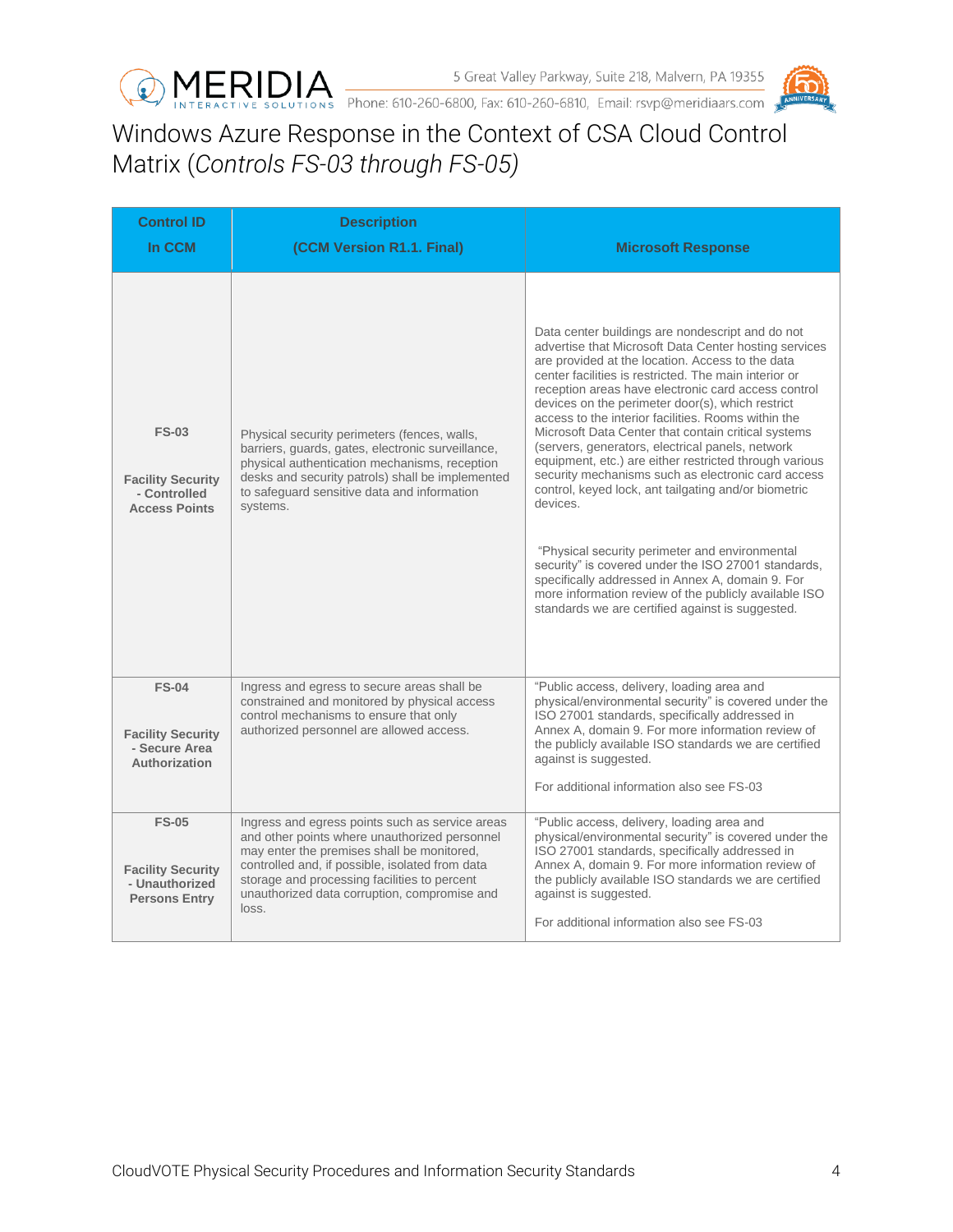



<span id="page-4-0"></span>Windows Azure Response in the Context of CSA Cloud Control Matrix (*Controls FS-06 through FS-08)*

| <b>Control ID</b>                                                       | <b>Description</b>                                                                                                                                                                           |                                                                                                                                                                                                                                                                                                                                                                                                                                                                                                                                                                                                 |
|-------------------------------------------------------------------------|----------------------------------------------------------------------------------------------------------------------------------------------------------------------------------------------|-------------------------------------------------------------------------------------------------------------------------------------------------------------------------------------------------------------------------------------------------------------------------------------------------------------------------------------------------------------------------------------------------------------------------------------------------------------------------------------------------------------------------------------------------------------------------------------------------|
| In CCM                                                                  | (CCM Version R1.1. Final)                                                                                                                                                                    | <b>Microsoft Response</b>                                                                                                                                                                                                                                                                                                                                                                                                                                                                                                                                                                       |
| <b>FS-06</b><br><b>Facility Security</b><br>- Off-Site<br>Authorization | Authorization must be obtained prior to relocation<br>or transfer of hardware, software or data to an<br>offsite premises.                                                                   | Microsoft asset and data protection procedures<br>provide prescriptive guidance around the protection<br>of logical and physical data and include instructions<br>addressing relocation. Customers control where their<br>data is stored. For additional details, see our Privacy<br>Statement available at:<br>http://www.microsoft.com/windowsazure/legal/.                                                                                                                                                                                                                                   |
|                                                                         |                                                                                                                                                                                              | "Removal of Property and change management" is<br>covered under the ISO 27001 standards, specifically<br>addressed in Annex A, domains 9.2.7 and 10.1.2. For<br>more information review of the publicly available ISO<br>standards we are certified against is suggested.                                                                                                                                                                                                                                                                                                                       |
| <b>FS-07</b><br><b>Facility Security</b><br>- Off-Site                  | Policies and procedures shall be established for<br>securing and asset management for the use and<br>secure disposal of equipment maintained and<br>used outside the organization's premise. | Microsoft's asset management policy and acceptable<br>use standards were developed and implemented for<br>Windows Azure technology assets, infrastructure<br>components and services technologies.                                                                                                                                                                                                                                                                                                                                                                                              |
| Equipment                                                               |                                                                                                                                                                                              | A customer facing version of the Information Security<br>Policy can be made available upon request.<br>Customers and prospective customers must have a<br>signed NDA or equivalent in order to receive a copy<br>of the Information Security Policy.                                                                                                                                                                                                                                                                                                                                            |
|                                                                         |                                                                                                                                                                                              | "Security of equipment off-premises" is covered under<br>the ISO 27001 standards, specifically addressed in<br>Annex A, domain 9.2.5. For more information review<br>of the publicly available ISO standards we are<br>certified against is suggested.                                                                                                                                                                                                                                                                                                                                          |
| <b>FS-08</b><br><b>Facility Security</b>                                | A complete inventory of critical assets shall be<br>maintained with ownership defined and<br>documented.                                                                                     | Windows Azure has implemented a formal policy that<br>requires assets used to provide Windows Azure<br>services to be accounted for and have a designated<br>asset owner. An inventory of major hardware assets<br>in the Windows Azure environment is maintained.<br>Asset owners are responsible for maintaining up-to-<br>date information regarding their assets within the<br>asset inventory including owner or any associated<br>agent, location, and security classification. Asset<br>owners are also responsible for classifying and<br>maintaining the protection of their assets in |
| - Asset<br><b>Management</b>                                            |                                                                                                                                                                                              | accordance with the standards. Regular audits occur<br>to verify inventory.<br>"Asset management" is covered under the ISO 27001<br>standards, specifically addressed in Annex A, domain<br>7. For more information review of the publicly                                                                                                                                                                                                                                                                                                                                                      |
|                                                                         |                                                                                                                                                                                              | available ISO standards we are certified against is<br>suggested.                                                                                                                                                                                                                                                                                                                                                                                                                                                                                                                               |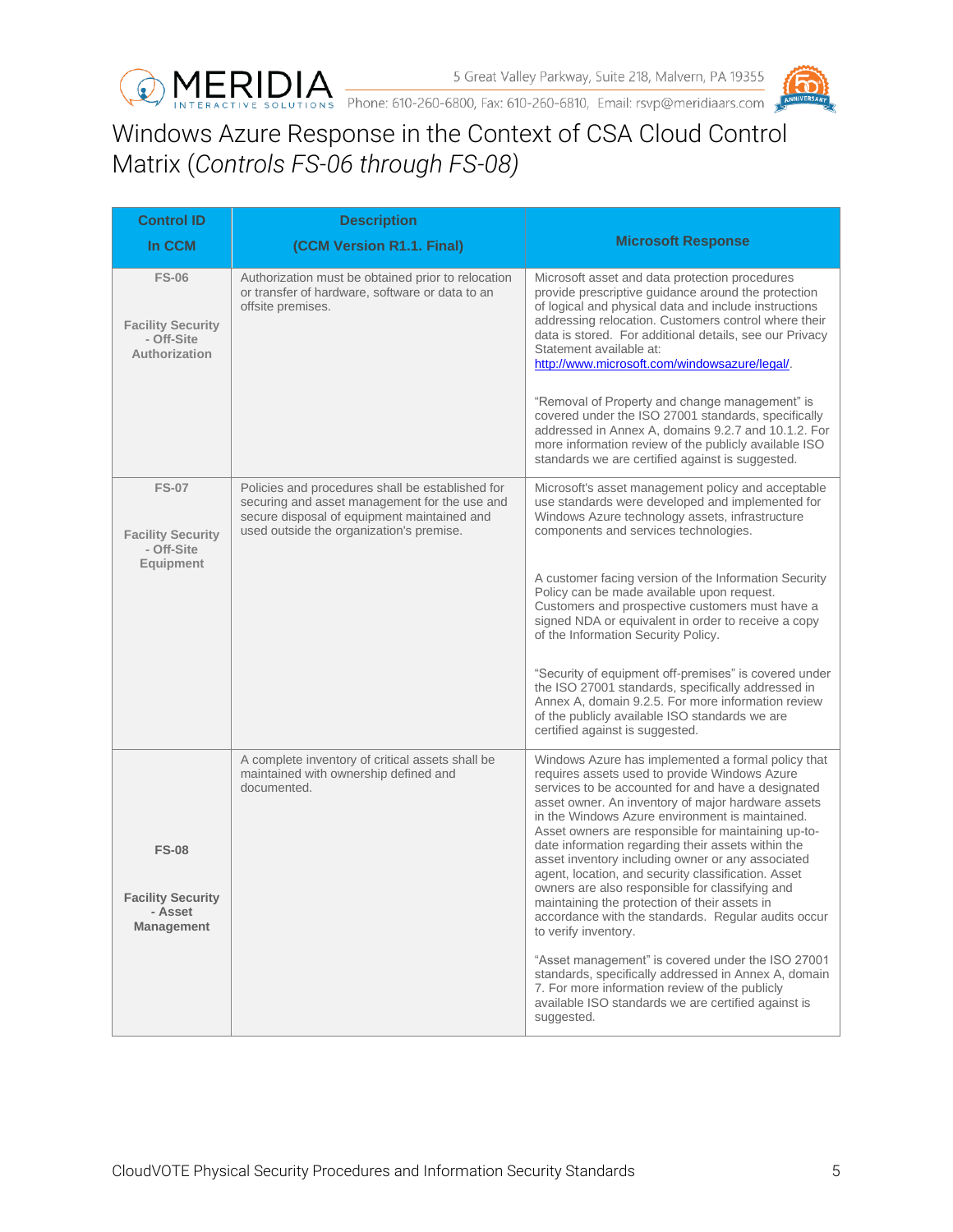



## <span id="page-5-0"></span>Windows Azure Response in the Context of CSA Cloud Control Matrix (*Controls IS-01 through IS-02*)

| <b>Control ID</b>                                                          | <b>Description</b>                                                                                                                                                                                                                                                         |                                                                                                                                                                                                                                                                                                                                                                                                                                                                                                                                                                    |
|----------------------------------------------------------------------------|----------------------------------------------------------------------------------------------------------------------------------------------------------------------------------------------------------------------------------------------------------------------------|--------------------------------------------------------------------------------------------------------------------------------------------------------------------------------------------------------------------------------------------------------------------------------------------------------------------------------------------------------------------------------------------------------------------------------------------------------------------------------------------------------------------------------------------------------------------|
| In CCM                                                                     | (CCM Version R1.1. Final)                                                                                                                                                                                                                                                  | <b>Microsoft Response</b>                                                                                                                                                                                                                                                                                                                                                                                                                                                                                                                                          |
|                                                                            | An Information Security Management Program<br>(ISMP) has been developed, documented,<br>approved, and implemented that includes<br>administrative, technical, and physical<br>safeguards to protect assets and data from loss,<br>misuse, unauthorized access, disclosure, | An overall ISMS for Windows Azure has been<br>designed and implemented to address industry best<br>practices around security and privacy.                                                                                                                                                                                                                                                                                                                                                                                                                          |
| $IS-01$<br><b>Information</b><br>Security -<br><b>Management</b>           | alteration, and destruction. The security program<br>should address, but not be limited to, the<br>following areas insofar as they relate to the<br>characteristics of the business:<br>• Risk management<br>• Security policy<br>• Organization of information security   | A customer facing version of the Information Security<br>Policy can be made available upon request.<br>Customers and prospective customers must have a<br>signed NDA or equivalent in order to receive a copy<br>of the Information Security Policy.                                                                                                                                                                                                                                                                                                               |
| Program                                                                    | • Asset management<br>• Human resources security<br>• Physical and environmental security<br>• Communications and operations management<br>• Access control<br>• Information systems acquisition, development,<br>and maintenance                                          | "Establishing and managing the ISMS and<br>Organization of information security" is covered under<br>the ISO 27001 standards, specifically addressed in<br>Clause 4.2 and Annex A, domain 6. For more<br>information review of the publicly available ISO<br>standards we are certified against is suggested.                                                                                                                                                                                                                                                      |
| $IS-02$                                                                    | Executive and line management shall take<br>formal action to support information security                                                                                                                                                                                  | Each management-endorsed version of the<br>Information Security Policy and all subsequent<br>updates are distributed to all relevant stakeholders.<br>The Information Security Policy is made available to<br>all new and existing Windows Azure employees for<br>review. All Windows Azure employees represent that<br>they have reviewed, and agree to adhere to, all<br>policies within the Information Security Policy<br>documents. All Windows Azure Contractor Staff<br>agree to adhere to the relevant policies within the<br>Information Security Policy. |
| <b>Information</b><br>Security -<br>Management<br>Support /<br>Involvement | through clear documented direction,<br>commitment, explicit assignment and verification<br>of assignment execution                                                                                                                                                         | A customer facing version of the Information Security<br>Policy can be made available upon request.<br>Customers and prospective customers must have a<br>signed NDA or equivalent in order to receive a copy<br>of the Information Security Policy.                                                                                                                                                                                                                                                                                                               |
|                                                                            |                                                                                                                                                                                                                                                                            | "Management commitment to information security<br>and management responsibility" is covered under the<br>ISO 27001 standards, specifically addressed in<br>Clause 5 and Annex A, domain 6.1.1. For more<br>information review of the publicly available ISO<br>standards we are certified against is suggested.                                                                                                                                                                                                                                                    |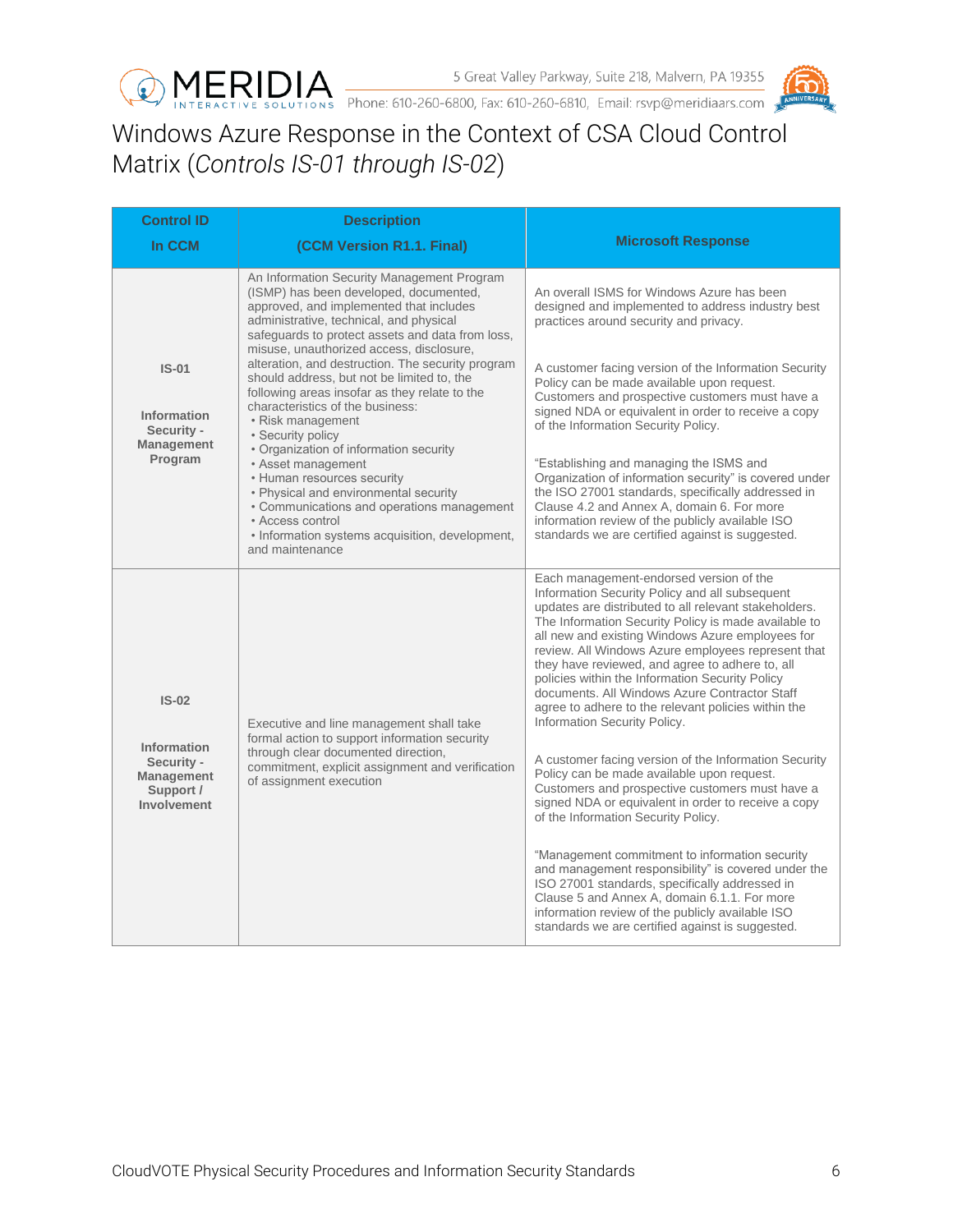



## <span id="page-6-0"></span>Windows Azure Response in the Context of CSA Cloud Control Matrix (*Control IS-03 through IS-05)*

| <b>Control ID</b>                                                              | <b>Description</b>                                                                                                                                                                                                                                                                                                                                                                                                                                                                                                                                                           |                                                                                                                                                                                                                                                                                                                                                                                                                                                                                                                                                                                   |
|--------------------------------------------------------------------------------|------------------------------------------------------------------------------------------------------------------------------------------------------------------------------------------------------------------------------------------------------------------------------------------------------------------------------------------------------------------------------------------------------------------------------------------------------------------------------------------------------------------------------------------------------------------------------|-----------------------------------------------------------------------------------------------------------------------------------------------------------------------------------------------------------------------------------------------------------------------------------------------------------------------------------------------------------------------------------------------------------------------------------------------------------------------------------------------------------------------------------------------------------------------------------|
| In CCM                                                                         | (CCM Version R1.1. Final)                                                                                                                                                                                                                                                                                                                                                                                                                                                                                                                                                    | <b>Microsoft Response</b>                                                                                                                                                                                                                                                                                                                                                                                                                                                                                                                                                         |
| $IS-03$<br>Information<br>Security -<br><b>Policy</b>                          | Management shall approve a formal information<br>security policy document which shall be communicated<br>and published to employees, contractors and other<br>relevant external parties. The Information Security<br>Policy shall establish the direction of the organization<br>and align to best practices, regulatory, federal/state<br>and international laws where applicable. The<br>Information Security policy shall be supported by a<br>strategic plan and a security program with well-defined<br>roles and responsibilities for leadership and officer<br>roles. | For more information see IS-02<br>"Information security policy document" is covered<br>under the ISO 27001 standards, specifically<br>addressed in Annex A, domain 5.1.1, for more<br>information review of the publicly available ISO<br>standards we are certified against is suggested.                                                                                                                                                                                                                                                                                        |
| $IS-04$<br>Information<br>Security -<br><b>Baseline</b><br><b>Requirements</b> | Baseline security requirements shall be established<br>and applied to the design and implementation of<br>(developed or purchased) applications, databases,<br>systems, and network infrastructure and information<br>processing that comply with policies, standards and<br>applicable regulatory requirements. Compliance with<br>security baseline requirements must be reassessed at<br>least annually or upon significant changes.                                                                                                                                      | As part of the overall ISMS framework baseline<br>security requirements are constantly being<br>reviewed, improved and implemented.<br>"Information systems acquisition, development<br>maintenance and security requirements of<br>information systems" is covered under the ISO<br>27001 standards, specifically addressed in Annex<br>A, domain 12. For more information review of the<br>publicly available ISO standards we are certified<br>against is suggested.                                                                                                           |
| $IS-05$<br>Information<br>Security -<br><b>Policy Reviews</b>                  | Management shall review the information security<br>policy at planned intervals or as a result of changes to<br>the organization to ensure its continuing effectiveness<br>and accuracy.                                                                                                                                                                                                                                                                                                                                                                                     | The Windows Azure Information Security Policy<br>undergoes a formal review and update process at<br>a regularly scheduled interval not to exceed 1<br>year. In the event a significant change is required<br>in the security requirements, it may be reviewed<br>and updated outside of the regular schedule.<br>"Review of the information security policy" is<br>covered under the ISO 27001 standards,<br>specifically addressed in Annex A, domain 5.1.2.<br>For more information review of the publicly<br>available ISO standards we are certified against<br>is suggested. |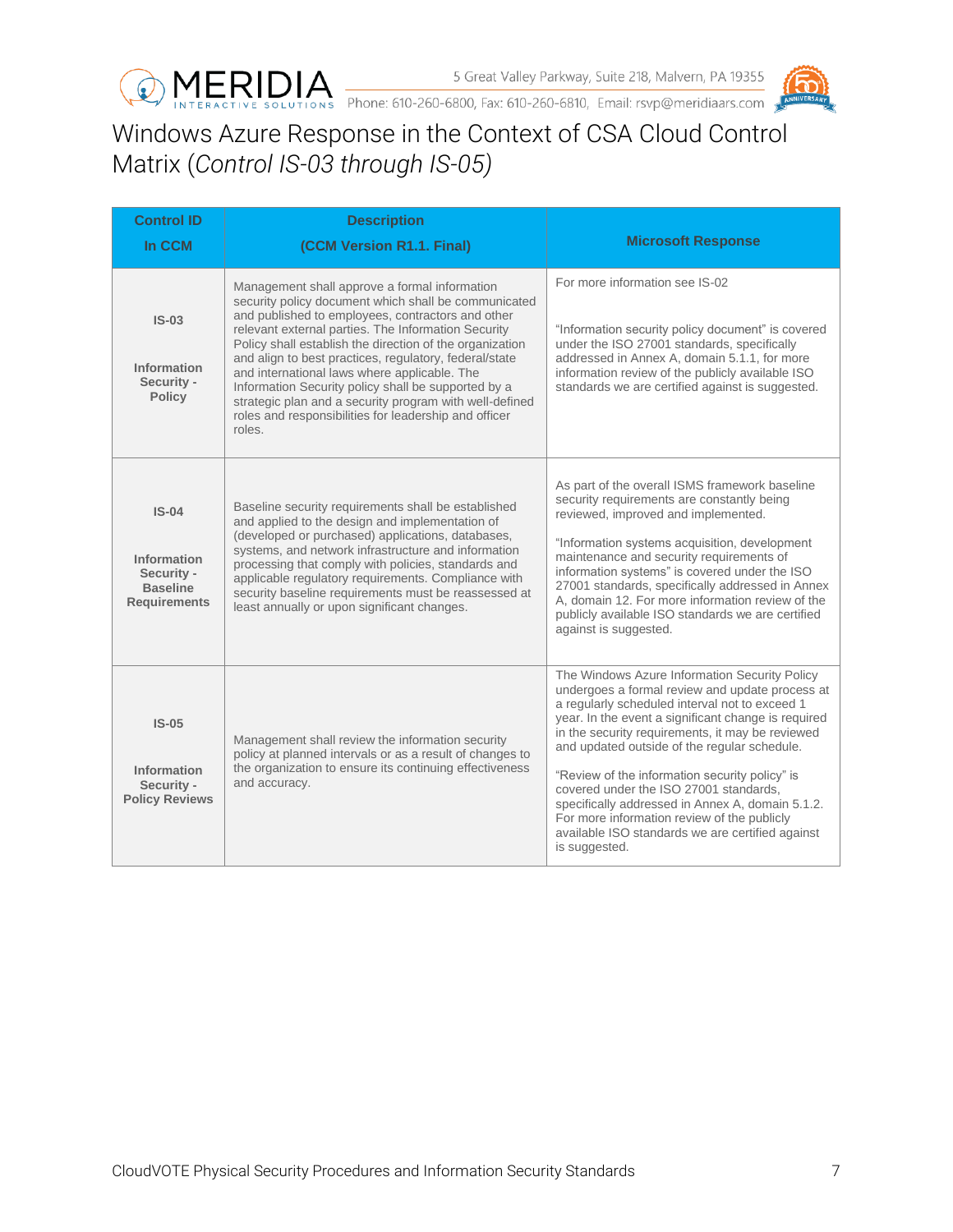



## <span id="page-7-0"></span>Windows Azure Response in the Context of CSA Cloud Control Matrix (*Controls IS-06 through IS-07)*

| <b>Control ID</b>                                                        | <b>Description</b>                                                                                                                                                                                                                                                                                                                   |                                                                                                                                                                                                                                                                                                                                                                                                                                                                                                                                                                                                                                                                                                                                                                                                                                                                                                                                                                                |
|--------------------------------------------------------------------------|--------------------------------------------------------------------------------------------------------------------------------------------------------------------------------------------------------------------------------------------------------------------------------------------------------------------------------------|--------------------------------------------------------------------------------------------------------------------------------------------------------------------------------------------------------------------------------------------------------------------------------------------------------------------------------------------------------------------------------------------------------------------------------------------------------------------------------------------------------------------------------------------------------------------------------------------------------------------------------------------------------------------------------------------------------------------------------------------------------------------------------------------------------------------------------------------------------------------------------------------------------------------------------------------------------------------------------|
| In CCM                                                                   | (CCM Version R1.1. Final)                                                                                                                                                                                                                                                                                                            | <b>Microsoft Response</b>                                                                                                                                                                                                                                                                                                                                                                                                                                                                                                                                                                                                                                                                                                                                                                                                                                                                                                                                                      |
| $IS-06$<br>Information<br>Security -<br><b>Policy</b><br>Enforcement     | A formal disciplinary or sanction policy<br>shall be established for employees who<br>have violated security policies and<br>procedures. Employees shall be made<br>aware of what action might be taken in the<br>event of a violation and stated as such in<br>the policies and procedures.                                         | Windows Azure services staff suspected of committing<br>breaches of security and/or violating the Information Security<br>Policy equivalent to a Microsoft Code of Conduct violation are<br>subject to an investigation process and appropriate<br>disciplinary action up to and including termination.<br>Contracting staff suspected of committing breaches of security<br>and/or violations of the Information Security Policy are subject<br>to formal investigation and action appropriate to the<br>associated contract, which may include termination of such<br>contracts.<br>Human Resources is responsible for coordinating disciplinary<br>response.<br>"Information security awareness, education, training and<br>disciplinary process" is covered under the ISO 27001<br>standards, specifically addressed in Annex A, domains 8.2.2<br>and 8.2.3. For more information review of the publicly<br>available ISO standards we are certified against is suggested. |
| $IS-07$<br>Information<br><b>Security - User</b><br><b>Access Policy</b> | User access policies and procedures shall<br>be documented, approved and<br>implemented for granting and revoking<br>normal and privileged access to<br>applications, databases, and server and<br>network infrastructure in accordance with<br>business, security, compliance and<br>service level agreement (SLA)<br>requirements. | Windows Azure has adopted applicable corporate and<br>organizational security policies, including an Information<br>Security Policy. The policies have been approved, published<br>and communicated to Windows Azure. The Information<br>Security Policy requires that access to Windows Azure assets<br>to be granted based on business justification, with the asset<br>owner's authorization and limited based on "need-to-know"<br>and "least-privilege" principles. In addition, the policy also<br>addresses requirements for access management lifecycle<br>including access provisioning, authentication, access<br>authorization, removal of access rights and periodic access<br>reviews.<br>"Access control" is covered under the ISO 27001 standards.<br>specifically addressed in Annex A, domain 11. For more<br>information review of the publicly available ISO standards we<br>are certified against is suggested.                                            |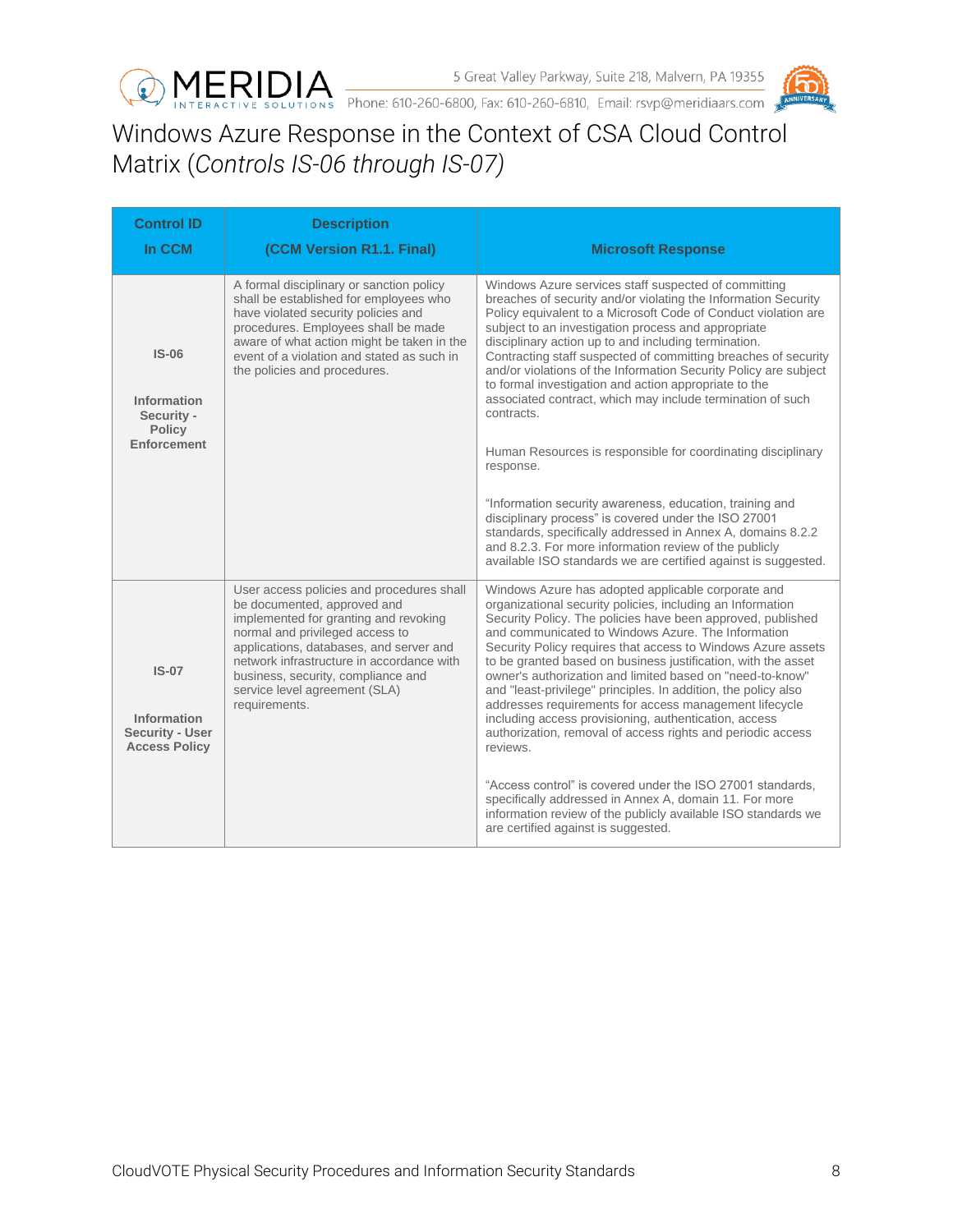



## <span id="page-8-0"></span>Windows Azure Response in the Context of CSA Cloud Control Matrix (*Controls IS-08 through IS-09)*

| <b>Control ID</b>                                                                                          | <b>Description</b>                                                                                                                                                                                                                                                                                                                                                                                                                      |                                                                                                                                                                                                                                                                                                                                                                                                                                                                                                                                                                                                                                                                                                                                                                                                                                                                                                                                                                                     |
|------------------------------------------------------------------------------------------------------------|-----------------------------------------------------------------------------------------------------------------------------------------------------------------------------------------------------------------------------------------------------------------------------------------------------------------------------------------------------------------------------------------------------------------------------------------|-------------------------------------------------------------------------------------------------------------------------------------------------------------------------------------------------------------------------------------------------------------------------------------------------------------------------------------------------------------------------------------------------------------------------------------------------------------------------------------------------------------------------------------------------------------------------------------------------------------------------------------------------------------------------------------------------------------------------------------------------------------------------------------------------------------------------------------------------------------------------------------------------------------------------------------------------------------------------------------|
| In CCM                                                                                                     | (CCM Version R1.1. Final)                                                                                                                                                                                                                                                                                                                                                                                                               | <b>Microsoft Response</b>                                                                                                                                                                                                                                                                                                                                                                                                                                                                                                                                                                                                                                                                                                                                                                                                                                                                                                                                                           |
| $IS-08$<br>Information<br><b>Security - User</b><br><b>Access</b><br><b>Restriction /</b><br>Authorization | Normal and privileged user access to<br>applications, systems, databases, network<br>configurations, and sensitive data and<br>functions shall be restricted and approved by<br>management prior to access granted.                                                                                                                                                                                                                     | Windows Azure has adopted applicable corporate and<br>organizational security policies, including an Information<br>Security Policy. The policies have been approved, published<br>and communicated to Windows Azure personnel. The<br>Information Security Policy requires that access to Windows<br>Azure assets to be granted based on business justification,<br>with the asset owner's authorization and limited based on<br>"need-to-know" and "least-privilege" principles. In addition,<br>the policy also addresses requirements for access<br>management lifecycle including access provisioning,<br>authentication, access authorization, removal of access<br>rights and periodic access reviews.<br>"User access management and privilege management" is<br>covered under the ISO 27001 standards, specifically<br>addressed in Annex A, domain 11.2. For more information<br>review of the publicly available ISO standards we are<br>certified against is suggested. |
| $IS-09$<br>Information<br><b>Security - User</b><br><b>Access</b><br><b>Revocation</b>                     | Timely de-provisioning, revocation or<br>modification of user access to the<br>organizations systems, information assets<br>and data shall be implemented upon any<br>change in status of employees, contractors,<br>customers, business partners or third<br>parties. Any change in status is intended to<br>include termination of employment, contract<br>or agreement, change of employment or<br>transfer within the organization. | Managers, owners of applications and data are responsible<br>for reviewing who has access on a periodic basis. Regular<br>access review audits occur to validate appropriate access<br>provisioning has occurred.<br>In Windows Azure environment, Customers are responsible<br>for managing access to the applications customers host on<br>Windows Azure.<br>"Removal of access rights" is covered under the ISO 27001<br>standards, specifically addressed in Annex A, domain 8.3.3.<br>For more information review of the publicly available ISO<br>standards we are certified against is suggested.                                                                                                                                                                                                                                                                                                                                                                            |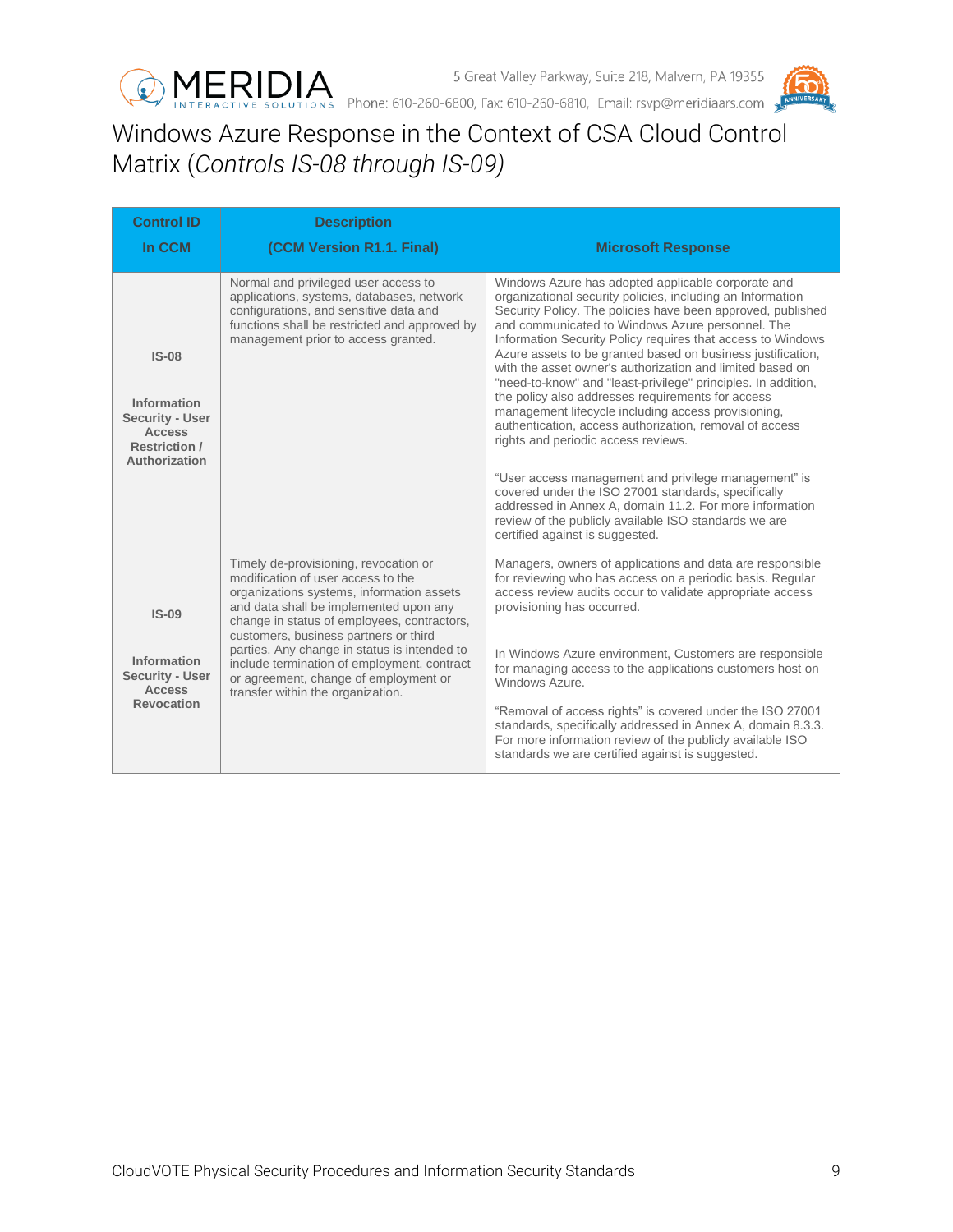



## <span id="page-9-0"></span>Windows Azure Response in the Context of CSA Cloud Control Matrix (*Controls IS-10 through IS-11)*

| <b>Control ID</b>                                                  | <b>Description</b>                                                                                                                                                                                                                                                                                                                                                                                        |                                                                                                                                                                                                                                                                                                                                                                                                                                                                                                                                                                                                 |
|--------------------------------------------------------------------|-----------------------------------------------------------------------------------------------------------------------------------------------------------------------------------------------------------------------------------------------------------------------------------------------------------------------------------------------------------------------------------------------------------|-------------------------------------------------------------------------------------------------------------------------------------------------------------------------------------------------------------------------------------------------------------------------------------------------------------------------------------------------------------------------------------------------------------------------------------------------------------------------------------------------------------------------------------------------------------------------------------------------|
| In CCM                                                             | (CCM Version R1.1. Final)                                                                                                                                                                                                                                                                                                                                                                                 | <b>Microsoft Response</b>                                                                                                                                                                                                                                                                                                                                                                                                                                                                                                                                                                       |
| $IS-10$                                                            | All levels of user access shall be reviewed<br>by management at planned intervals and<br>documented. For access violations<br>identified, remediation must follow<br>documented access control policies and<br>procedures.                                                                                                                                                                                | The Information Security Policy requires that access to<br>Windows Azure assets to be granted based on business<br>justification, with the asset owner's authorization and limited<br>based on "need-to-know" and "least-privilege" principles. In<br>addition, the policy also addresses requirements for access<br>management lifecycle including access provisioning,<br>authentication, access authorization, removal of access<br>rights and periodic access reviews. Managers and owners of<br>applications and data are responsible for reviewing who has<br>access on a periodic basis. |
| <b>Information</b><br>Security -                                   |                                                                                                                                                                                                                                                                                                                                                                                                           | Customers control access by their own users and are<br>responsible for ensuring appropriate review of such access.                                                                                                                                                                                                                                                                                                                                                                                                                                                                              |
| <b>User Access</b><br><b>Reviews</b>                               |                                                                                                                                                                                                                                                                                                                                                                                                           | Windows Azure customers register for the service by creating<br>a subscription through the Windows Azure Portal web site.<br>Customers manage applications and storage through their<br>subscription using the Windows Azure management portal.                                                                                                                                                                                                                                                                                                                                                 |
|                                                                    |                                                                                                                                                                                                                                                                                                                                                                                                           | "User access management and privilege management" is<br>covered under the ISO 27001 standards, specifically<br>addressed in Annex A, domain 11.2. For more information<br>review of the publicly available ISO standards we are<br>certified against is suggested.                                                                                                                                                                                                                                                                                                                              |
| $IS-11$                                                            | A security awareness training program shall<br>be established for all contractors, third party<br>users and employees of the organization<br>and mandated when appropriate. All<br>individuals with access to organizational<br>data shall receive appropriate awareness<br>training and regular updates in<br>organizational procedures, process and<br>policies, relating to their function relative to | All appropriate Microsoft staff take part in a Windows Azure<br>and/or GFS sponsored security-training program, and are<br>recipients of periodic security awareness updates when<br>applicable. Security education is an on-going process and is<br>conducted regularly in order to minimize risks. An example<br>of an internal training is Microsoft Security 101. Microsoft<br>also has non-disclosure provisions in our employee<br>contracts.                                                                                                                                             |
| <b>Information</b><br>Security -<br>Training /<br><b>Awareness</b> | the organization.                                                                                                                                                                                                                                                                                                                                                                                         | All Windows Azure and/or GFS staff are required to take<br>training determined to be appropriate to the services being<br>provided and the role they perform.                                                                                                                                                                                                                                                                                                                                                                                                                                   |
|                                                                    |                                                                                                                                                                                                                                                                                                                                                                                                           | "Information security awareness, education and training" is<br>covered under the ISO 27001 standards, specifically<br>addressed in Annex A, domain 8.2. For more information<br>review of the publicly available ISO standards we are<br>certified against is suggested.                                                                                                                                                                                                                                                                                                                        |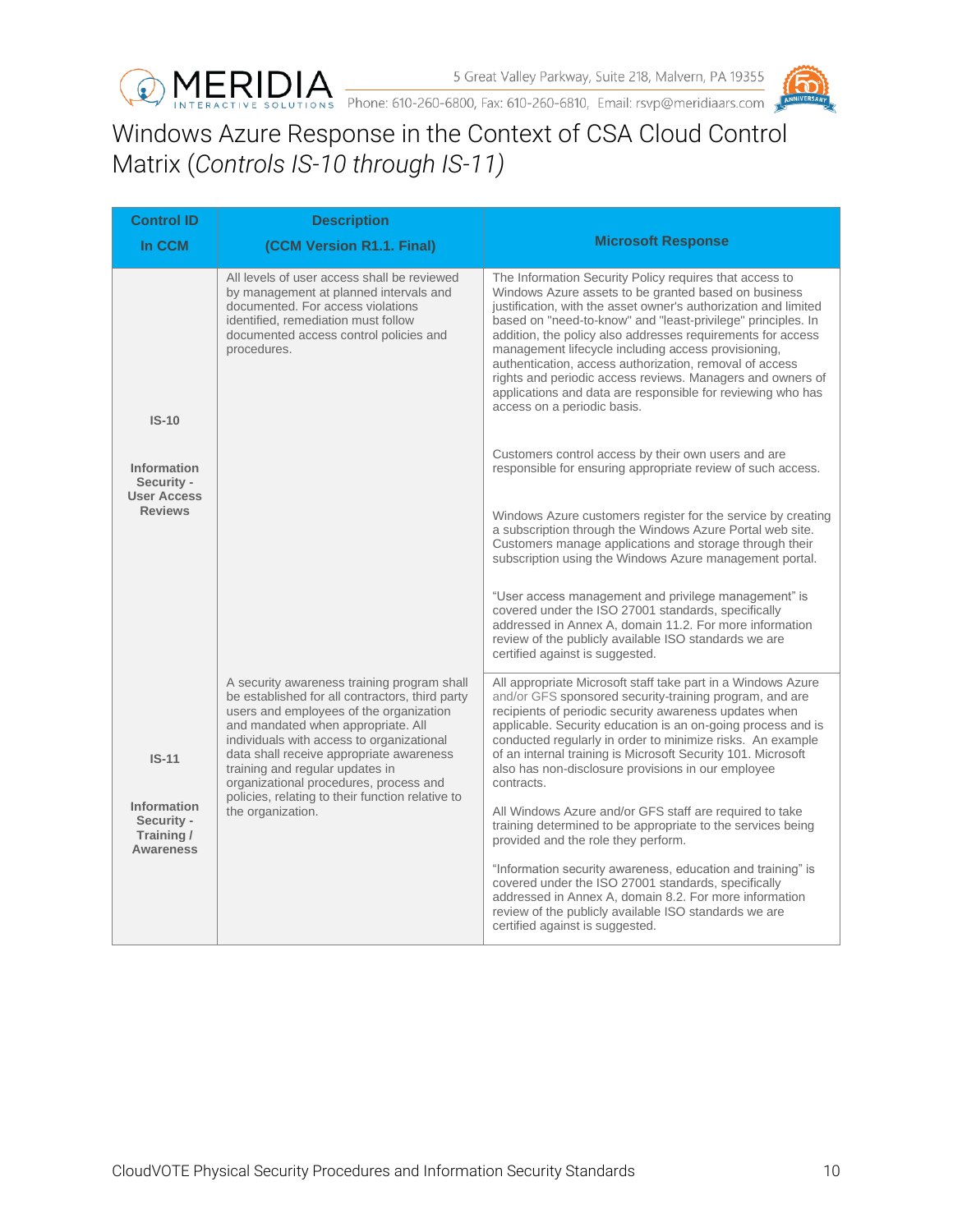



## <span id="page-10-0"></span>Windows Azure Response in the Context of CSA Cloud Control Matrix (*Controls IS-12 through IS-14)*

| <b>Control ID</b><br>In CCM                                                                   | <b>Description</b><br>(CCM Version R1.1. Final)                                                                                                                                        | <b>Microsoft Response</b>                                                                                                                                                                                                                                                                                                                                                                                                                                                                                                                                                                                                                                                                                                                                                                                                                                                                                                                                                                         |
|-----------------------------------------------------------------------------------------------|----------------------------------------------------------------------------------------------------------------------------------------------------------------------------------------|---------------------------------------------------------------------------------------------------------------------------------------------------------------------------------------------------------------------------------------------------------------------------------------------------------------------------------------------------------------------------------------------------------------------------------------------------------------------------------------------------------------------------------------------------------------------------------------------------------------------------------------------------------------------------------------------------------------------------------------------------------------------------------------------------------------------------------------------------------------------------------------------------------------------------------------------------------------------------------------------------|
| $IS-12$<br>Information<br>Security -<br><b>Industry</b><br>Knowledge /<br><b>Benchmarking</b> | Industry security knowledge and<br>benchmarking through<br>networking, specialist security<br>forums, and professional<br>associations shall be maintained.                            | Microsoft is a member of several industry organizations and both<br>attends and provides speakers to such events and organizations.<br>Microsoft additionally holds several internal trainings.<br>"Contact with special interest groups" is covered under the ISO<br>27001 standards, specifically addressed in Annex A, domain 6.1.7.<br>For more information review of the publicly available ISO standards<br>we are certified against is suggested.                                                                                                                                                                                                                                                                                                                                                                                                                                                                                                                                          |
| $IS-13$<br>Information<br>Security - Roles/<br><b>Responsibilities</b>                        | Roles and responsibilities of<br>contractors, employees and third<br>party users shall be documented<br>as they relate to information<br>assets and security.                          | The Information Security Policy exists in order to provide Windows<br>Azure Staff and Contractor Staff with a current set of clear and<br>concise Information Security Policies including their roles and<br>responsibilities related to information assets and security. These<br>policies provide direction for the appropriate protection of Windows<br>Azure. The Information Security Policy has been created as a<br>component of an overall Information Security Management System<br>(ISMS) for the Windows Azure. The Policy has been reviewed,<br>approved, and is endorsed by Windows Azure management.<br>"Roles and responsibilities of contractors, employees and third party<br>users" is covered under the ISO 27001 standards, specifically<br>addressed in Annex A, domain 8.1. For more information review of<br>the publicly available ISO standards we are certified against is<br>suggested.                                                                                |
| $IS-14$<br><b>Information</b><br>Security -<br><b>Management</b><br>Oversight                 | Managers are responsible for<br>maintaining awareness of and<br>complying with security policies,<br>procedures and standards that are<br>relevant to their area of<br>responsibility. | Each management-endorsed version of the Information Security<br>Policy and all subsequent updates are distributed to all relevant<br>stakeholders. The Information Security Policy is made available to<br>all new and existing Staff for review. All Windows Azure Staff<br>represent that they have reviewed, and agree to adhere to, all<br>policies within the Policy documents. All Windows Azure Contractor<br>Staff agree to adhere to the relevant policies within the Policy.<br>Should one of these parties not have access to this policy for any<br>reason, the supervising Microsoft agent is responsible for<br>distributing the policy to them.<br>"Management responsibility and management commitment to<br>information security and responsibilities" is covered under the ISO<br>27001 standards, specifically addressed in Clause 5 and Annex A,<br>domain 6.1. For more information review of the publicly available<br>ISO standards we are certified against is suggested. |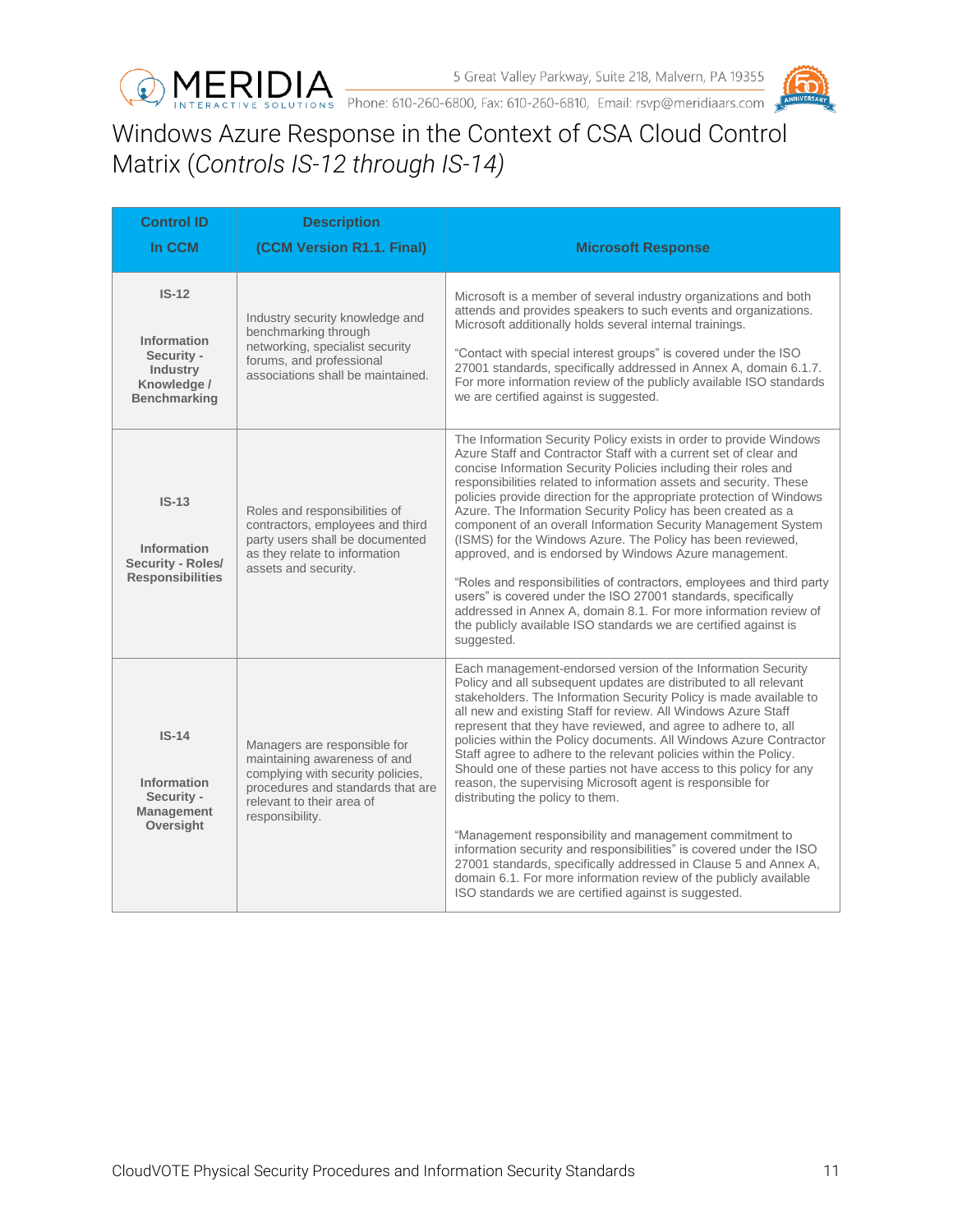



# <span id="page-11-0"></span>Windows Azure Response in the Context of CSA Cloud Control Matrix (*Controls IS-15 through IS-17)*

| <b>Control ID</b><br>In CCM                                             | <b>Description</b><br>(CCM Version R1.1. Final)                                                                                                                                                                                                                                                                                                                                      | <b>Microsoft Response</b>                                                                                                                                                                                                                                                                                                                                                                                                                                                                                                                                                                                                                                                                                                                                                                          |
|-------------------------------------------------------------------------|--------------------------------------------------------------------------------------------------------------------------------------------------------------------------------------------------------------------------------------------------------------------------------------------------------------------------------------------------------------------------------------|----------------------------------------------------------------------------------------------------------------------------------------------------------------------------------------------------------------------------------------------------------------------------------------------------------------------------------------------------------------------------------------------------------------------------------------------------------------------------------------------------------------------------------------------------------------------------------------------------------------------------------------------------------------------------------------------------------------------------------------------------------------------------------------------------|
| $IS-15$<br>Information<br>Security -<br>Segregation of<br><b>Duties</b> | Policies, process and procedures<br>shall be implemented to enforce<br>and assure proper segregation of<br>duties. In those events where user-<br>role conflict of interest constraint<br>exists, technical controls shall be in<br>place to mitigate any risks arising<br>from unauthorized or unintentional<br>modification or misuse of the<br>organization's information assets. | Segregation of duties is established on critical functions within the<br>Windows Azure environment to minimize the risk of unintentional or<br>unauthorized access or change to production systems. Duties and<br>responsibilities are segregated and defined between Windows<br>Azure operation teams. Asset owners/custodians approve different<br>accesses and privileges in the production environment.<br>Segregation of duties is implemented in Windows Azures'<br>environments in order to minimize the potential of fraud, misuse, or<br>error<br>"Segregation of duties" is covered under the ISO 27001 standards,<br>specifically addressed in Annex A, domain 10.1.3. For more<br>information review of the publicly available ISO standards we are<br>certified against is suggested. |
| $IS-16$<br>Information<br>Security - User<br><b>Responsibility</b>      | Users shall be made aware of their<br>responsibilities for:<br>• Maintaining awareness and<br>compliance with published security<br>policies, procedures, standards and<br>applicable regulatory requirements<br>• Maintaining a safe and secure<br>working environment<br>• Leaving unattended equipment in<br>a secure manner                                                      | All appropriate Microsoft employees take part in a Windows Azure<br>and/or GFS security-training program, and are recipients of periodic<br>security awareness updates when applicable. Security education is<br>an on-going process and is conducted at minimum annually in order<br>to minimize risks.<br>All appropriate Windows Azure and GFS contractor staff are<br>required to take any training determined to be appropriate to the<br>services being provided and the role they perform.<br>"User responsibilities" is covered under the ISO 27001 standards,<br>specifically addressed in Annex A, domain 11.3. For more<br>information review of the publicly available ISO standards we are<br>certified against is suggested.                                                         |
| $IS-17$<br>Information<br><b>Security</b><br>Workspace                  | Policies and procedures shall be<br>established for clearing visible<br>documents containing sensitive<br>data when a workspace is<br>unattended and enforcement of<br>workstation session logout for a<br>period of inactivity.                                                                                                                                                     | Technical and procedurals controls are part of Microsoft's policies<br>including areas such as defined session time-out requirements.<br>"User responsibilities" is covered under the ISO 27001 standards,<br>specifically addressed in Annex A, domain 11.3. For more<br>information review of the publicly available ISO standards we are<br>certified against is suggested.                                                                                                                                                                                                                                                                                                                                                                                                                     |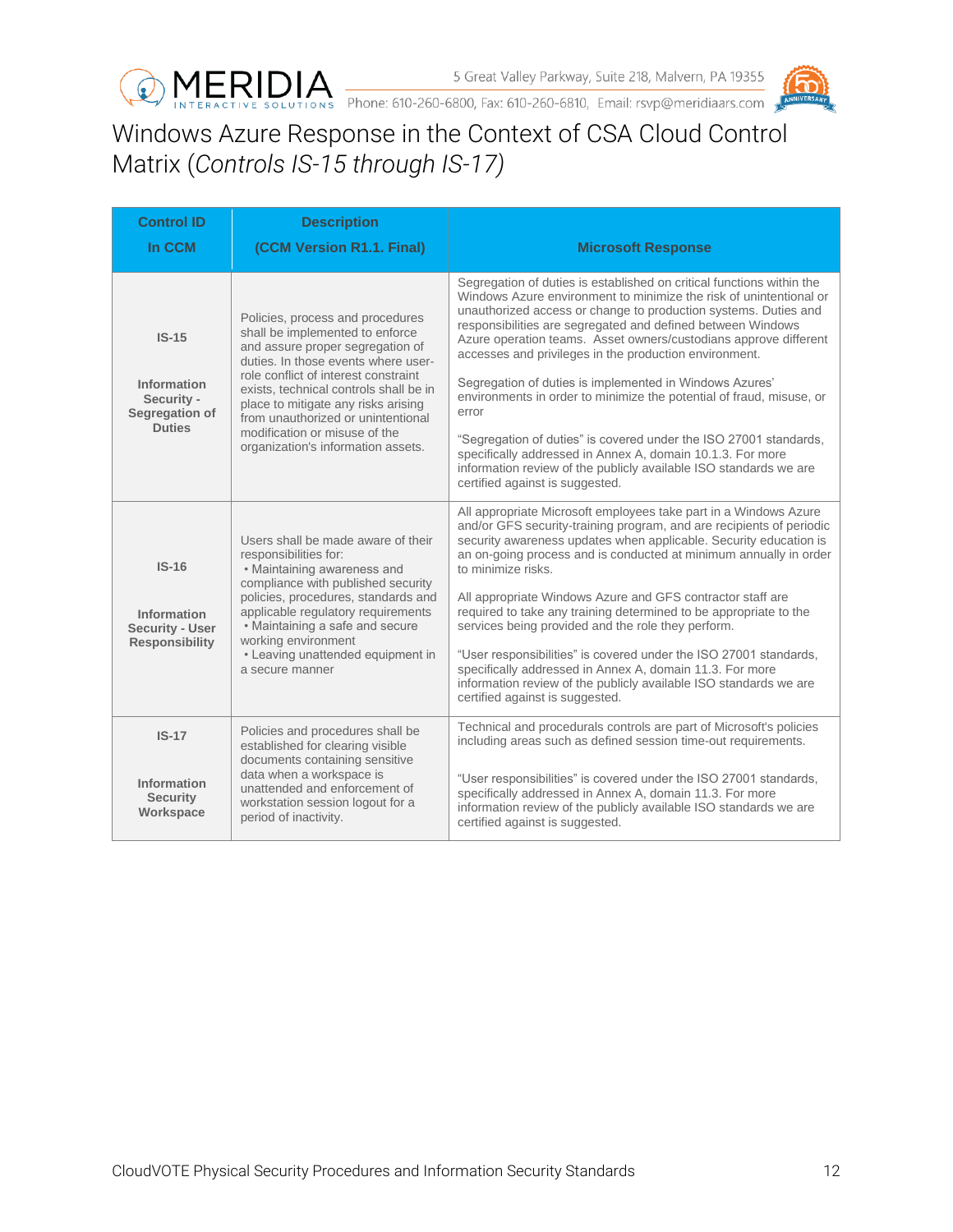



<span id="page-12-0"></span>Windows Azure Response in the Context of CSA Cloud Control Matrix (*Controls IS-18 through IS-19)*

| <b>Control ID</b>                                                                                                                                                                                      | <b>Description</b>                                                                                                                                                                                                                  |                                                                                                                                                                                                                                            |
|--------------------------------------------------------------------------------------------------------------------------------------------------------------------------------------------------------|-------------------------------------------------------------------------------------------------------------------------------------------------------------------------------------------------------------------------------------|--------------------------------------------------------------------------------------------------------------------------------------------------------------------------------------------------------------------------------------------|
| In CCM                                                                                                                                                                                                 | (CCM Version R1.1. Final)                                                                                                                                                                                                           | <b>Microsoft Response</b>                                                                                                                                                                                                                  |
|                                                                                                                                                                                                        |                                                                                                                                                                                                                                     | Microsoft restricts access to customer data. Customer<br>may implement encryption of customer data within the<br>customer's application. Customers may encrypt data<br>stored in XStore.                                                   |
| $IS-18$                                                                                                                                                                                                | Policies and procedures shall be established<br>and mechanisms implemented for encrypting<br>sensitive data in storage (e.g., file servers,                                                                                         | Microsoft provides customers the option of encrypting<br>customer data transmitted to and from Microsoft data                                                                                                                              |
| Information<br>Security -<br><b>Encryption</b>                                                                                                                                                         | databases, and end-user workstations) and<br>data in transmission (e.g., system interfaces,<br>over public networks, and electronic<br>messaging).                                                                                  | centers over public networks. Microsoft uses private<br>networks with encryption for replication of non-public<br>customer data between Microsoft data centers.                                                                            |
|                                                                                                                                                                                                        |                                                                                                                                                                                                                                     | "Exchange of information" is covered under the ISO<br>27001 standards, specifically addressed in Annex A,<br>domain 10.8. For more information review of the publicly<br>available ISO standards we are certified against is<br>suggested. |
| $IS-19$                                                                                                                                                                                                | Policies and procedures shall be established                                                                                                                                                                                        | Microsoft has policies, procedures, and mechanisms<br>established for effective key management to support<br>encryption of data in storage and in transmission for the<br>key components of the Windows Azure service.                     |
| and mechanisms implemented for effective<br>Information<br>key management to support encryption of<br>Security -<br>data in storage and in transmission.<br><b>Encryption Key</b><br><b>Management</b> | "Media Handling" is covered under the ISO 27001<br>standards, specifically addressed in Annex A, domain<br>12.3.2. For more information review of the publicly<br>available ISO standards we are certified against is<br>suggested. |                                                                                                                                                                                                                                            |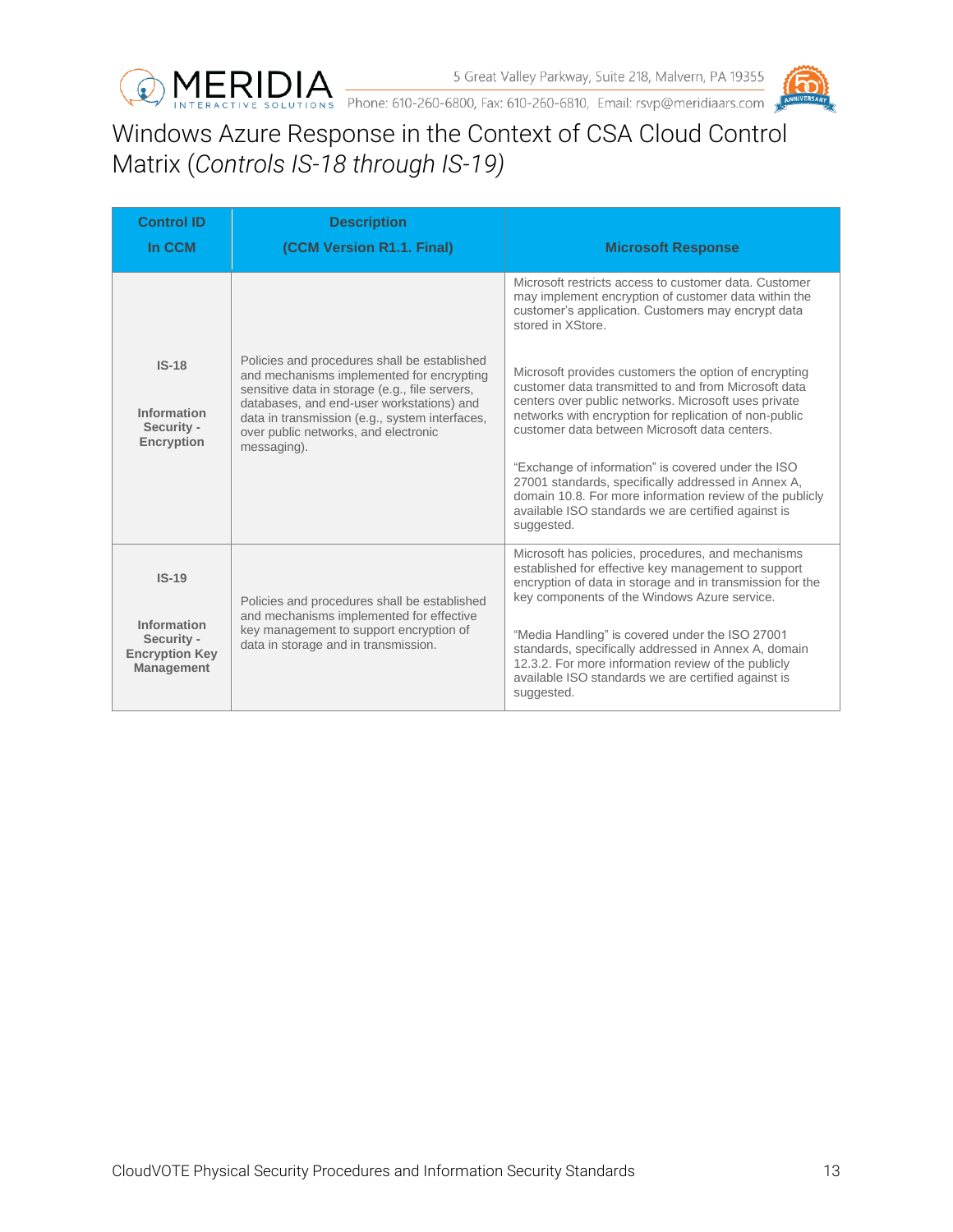



# <span id="page-13-0"></span>Windows Azure Response in the Context of CSA Cloud Control Matrix (*Control IS-20)*

| <b>Control ID</b><br>In CCM                                                           | <b>Description</b><br>(CCM Version R1.1. Final)                                                                                                                                                                                                                                                                                                                 | <b>Microsoft Response</b>                                                                                                                                                                                                                                                                                                                                                                                                                                                                                                                                                                                                                                                                                                                                                                                                                                                                                                                                                                                                                                                                                                                                                                                                                                                                                                                                                                                                                                                                                                                                                                     |
|---------------------------------------------------------------------------------------|-----------------------------------------------------------------------------------------------------------------------------------------------------------------------------------------------------------------------------------------------------------------------------------------------------------------------------------------------------------------|-----------------------------------------------------------------------------------------------------------------------------------------------------------------------------------------------------------------------------------------------------------------------------------------------------------------------------------------------------------------------------------------------------------------------------------------------------------------------------------------------------------------------------------------------------------------------------------------------------------------------------------------------------------------------------------------------------------------------------------------------------------------------------------------------------------------------------------------------------------------------------------------------------------------------------------------------------------------------------------------------------------------------------------------------------------------------------------------------------------------------------------------------------------------------------------------------------------------------------------------------------------------------------------------------------------------------------------------------------------------------------------------------------------------------------------------------------------------------------------------------------------------------------------------------------------------------------------------------|
| $IS-20$<br>Information<br>Security -<br>Vulnerability /<br>Patch<br><b>Management</b> | Policies and procedures shall be<br>established and mechanism implemented<br>for vulnerability and patch management,<br>ensuring that application, system, and<br>network device vulnerabilities are evaluated<br>and Contractor-supplied security patches<br>applied in a timely manner taking a risk-<br>based approach for prioritizing critical<br>patches. | Windows Azure component teams get notifications of<br>potential vulnerabilities and the latest software updates from<br>the Microsoft Security Response Center (MSRC) and GFS.<br>The component teams analyze software updates relevance<br>to Windows Azure production environment and review the<br>associated vulnerabilities based on their criticality. Software<br>updates are released through the monthly OS release cycle<br>using change and release management procedures.<br>Emergency out-of-band security software updates (0-day &<br>Software Security Incident Response Process - SSIRP<br>updates) are deployed as quickly as possible. If customers<br>use the default "Auto Upgrade" option, software updates will<br>be applied their VMs automatically. Otherwise, customers<br>have the option to upgrade to the latest OS image through<br>the portal. In case of a VM role, customers are responsible<br>for evaluating and updating their VMs.<br>Microsoft's Security Response Center (MSRC) regularly<br>monitors external security vulnerability awareness sites. As<br>part of the routine vulnerability management process,<br>Windows Azure evaluates our exposure to these<br>vulnerabilities and leads action across Microsoft Server and<br>Tools Business (STB) to mitigate risks when necessary.<br>"Control of technical vulnerabilities" is covered under the ISO<br>27001 standards, specifically addressed in Annex A, domain<br>12.6. For more information review of the publicly available<br>ISO standards we are certified against is suggested. |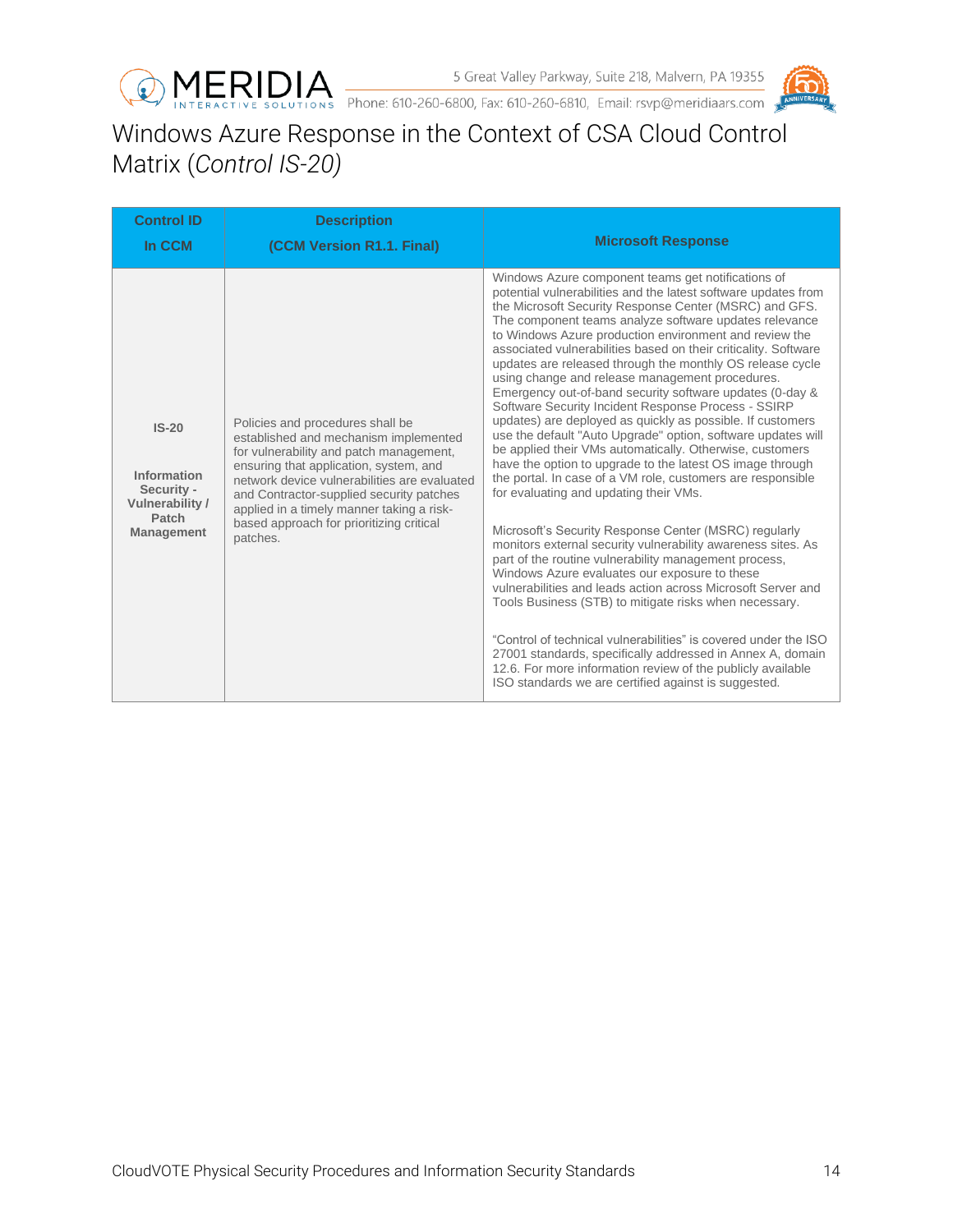



## <span id="page-14-0"></span>Windows Azure Response in the Context of CSA Cloud Control Matrix (*Controls IS-21 through IS-22)*

| <b>Control ID</b><br>In CCM                                                           | <b>Description</b><br>(CCM Version R1.1. Final)                                                                                                                                                                           | <b>Microsoft Response</b>                                                                                                                                                                                                                                                                                                                                                                                                                                                                                                                                                                                                                                                                                                                                                                                                                                                                                                                                                                                                     |
|---------------------------------------------------------------------------------------|---------------------------------------------------------------------------------------------------------------------------------------------------------------------------------------------------------------------------|-------------------------------------------------------------------------------------------------------------------------------------------------------------------------------------------------------------------------------------------------------------------------------------------------------------------------------------------------------------------------------------------------------------------------------------------------------------------------------------------------------------------------------------------------------------------------------------------------------------------------------------------------------------------------------------------------------------------------------------------------------------------------------------------------------------------------------------------------------------------------------------------------------------------------------------------------------------------------------------------------------------------------------|
| $IS-21$<br>Information<br>Security - Anti-<br>Virus /<br><b>Malicious</b><br>Software | Ensure that all antivirus programs are capable<br>of detecting, removing, and protecting against<br>all known types of malicious or unauthorized<br>software with antivirus signature updates at<br>least every 12 hours. | The Windows Azure Security group responds to<br>malicious events, including escalating and engaging<br>specialized support groups. A number of key security<br>parameters are monitored to identify potentially malicious<br>activity on the systems.<br>"Protection against malicious code" is covered under the<br>ISO 27001 standards, specifically addressed in Annex A,<br>domain 10.4. For more information review of the publicly<br>available ISO standards we are certified against is<br>suggested.                                                                                                                                                                                                                                                                                                                                                                                                                                                                                                                 |
| $IS-22$<br>Information<br>Security -<br><b>Incident</b><br><b>Management</b>          | Policy, process and procedures shall be<br>established to triage security related events<br>and ensure timely and thorough incident<br>management.                                                                        | Incident handling, management roles and responsibilities<br>have been defined for the Incident Engineer, Incident<br>Manager, Communication Manager and the Feature<br>teams.<br>Windows Azure Operations Managers are responsible for<br>overseeing investigation and resolution of security and<br>privacy incidents with support from other functions.<br>Processes for escalating and engaging other functions for<br>investigating and analyzing incidents are established.<br>An escalation and communication plan to notify Privacy,<br>Legal or Executive Management in the event of a security<br>incident has been established.<br>Our process consists of the following steps: Identification,<br>containment, eradication, recovery, and lessons learned.<br>"Security incident response plans" are covered under the<br>ISO 27001 standards, specifically addressed in Annex A,<br>domain 13.2. For more information review of the publicly<br>available ISO standards we are certified against is<br>suggested. |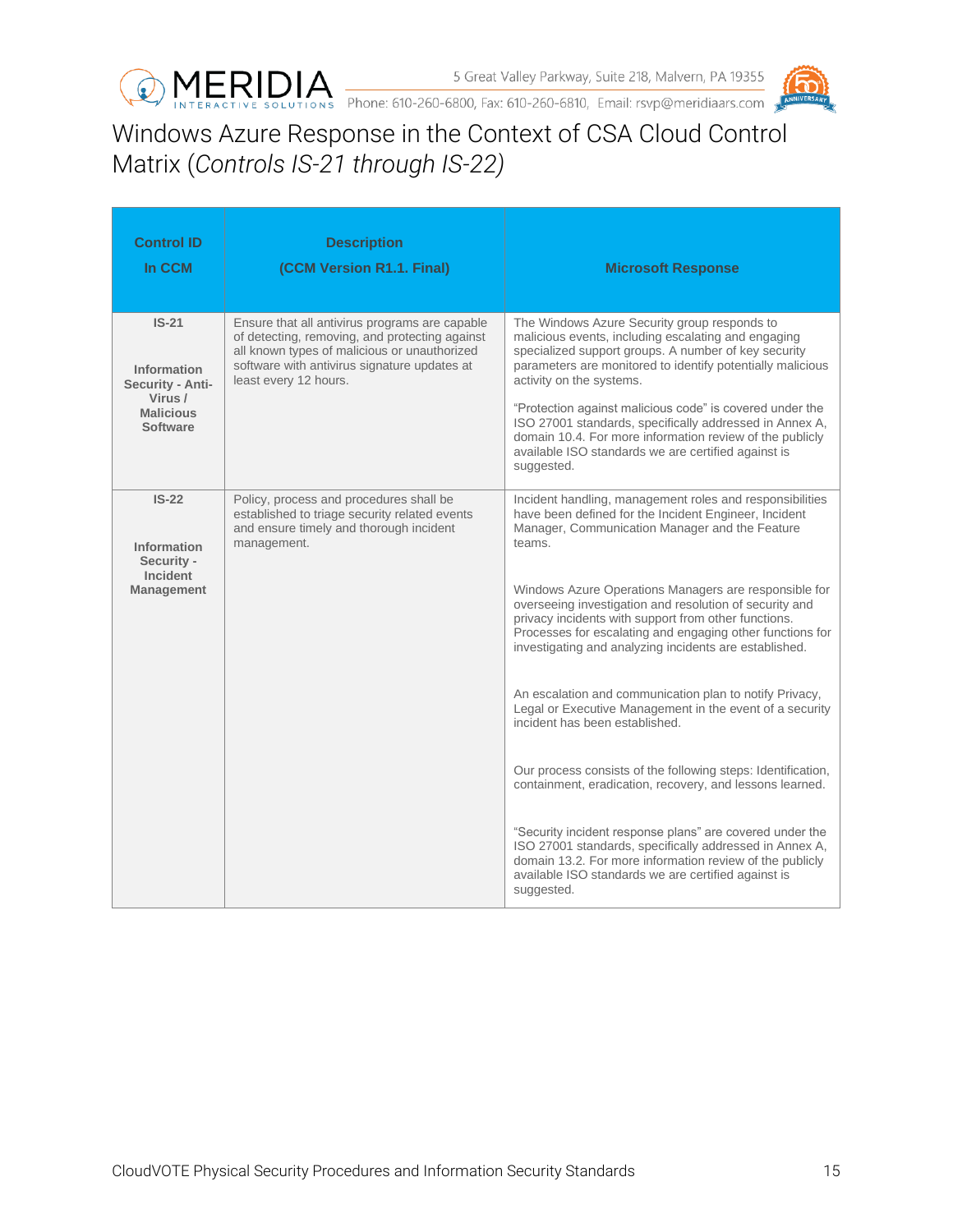



# <span id="page-15-0"></span>Windows Azure Response in the Context of CSA Cloud Control Matrix (*Control IS-23)*

| <b>Control ID</b>                                                    | <b>Description</b>                                                                                                                                                                                                                                                                                                                                                        |                                                                                                                                                                                                                                                                                                                                                                                                                                                                                                                                                                                                                                                                                                                                                                                                                                                                                                                                                                                                                                                                                                                                                                                                                                                                                                                                                                                                                           |
|----------------------------------------------------------------------|---------------------------------------------------------------------------------------------------------------------------------------------------------------------------------------------------------------------------------------------------------------------------------------------------------------------------------------------------------------------------|---------------------------------------------------------------------------------------------------------------------------------------------------------------------------------------------------------------------------------------------------------------------------------------------------------------------------------------------------------------------------------------------------------------------------------------------------------------------------------------------------------------------------------------------------------------------------------------------------------------------------------------------------------------------------------------------------------------------------------------------------------------------------------------------------------------------------------------------------------------------------------------------------------------------------------------------------------------------------------------------------------------------------------------------------------------------------------------------------------------------------------------------------------------------------------------------------------------------------------------------------------------------------------------------------------------------------------------------------------------------------------------------------------------------------|
| In CCM                                                               | (CCM Version R1.1. Final)                                                                                                                                                                                                                                                                                                                                                 | <b>Microsoft Response</b>                                                                                                                                                                                                                                                                                                                                                                                                                                                                                                                                                                                                                                                                                                                                                                                                                                                                                                                                                                                                                                                                                                                                                                                                                                                                                                                                                                                                 |
| $IS-23$<br><b>Information</b><br>Security -<br>Incident<br>Reporting | Contractors, employees and third party users shall<br>be made aware of their responsibility to report all<br>information security events in a timely manner.<br>Information security events shall be reported<br>through predefined communications channels in a<br>prompt and expedient manner in compliance with<br>statutory, regulatory and contractual requirements. | Windows Azure has developed robust processes to<br>facilitate a coordinated response to incidents if one<br>was to occur. A security event may include, among<br>other things unauthorized access resulting in loss,<br>disclosure or alteration of data.<br>The Windows Azure Incident Response process<br>follows the following phases:<br>• Identification – System and security alerts may be<br>harvested, correlated, and analyzed. Events are<br>investigated by Microsoft operational and security<br>organizations. If an event indicates a security issue,<br>the incident is assigned a severity classification and<br>appropriately escalated within Microsoft. This<br>escalation will include product, security, and<br>engineering specialists.<br>• Containment – The escalation team evaluates the<br>scope and impact of an incident. The immediate<br>priority of the escalation team is to ensure the<br>incident is contained and data is safe. The escalation<br>team forms the response, performs appropriate<br>testing, and implements changes. In the case where<br>in-depth investigation is required, content is collected<br>from the subject systems using best-of-breed forensic<br>software and industry best practices.<br>• Eradication – After the situation is contained, the<br>escalation team moves toward eradicating any<br>damage caused by the security breach, and identifies |
|                                                                      |                                                                                                                                                                                                                                                                                                                                                                           | the root cause for why the security issue occurred. If<br>vulnerability is determined, the escalation team<br>reports the issue to product engineering.<br>• Recovery – During recovery, software or<br>configuration updates are applied to the system and<br>services are returned to a full working capacity.<br>• Lessons Learned - Each security incident is<br>analyzed to ensure the appropriate mitigations<br>applied to protect against future reoccurrence.                                                                                                                                                                                                                                                                                                                                                                                                                                                                                                                                                                                                                                                                                                                                                                                                                                                                                                                                                    |
|                                                                      |                                                                                                                                                                                                                                                                                                                                                                           | If Windows Azure personnel determine that a<br>customer's data was breached or otherwise subject<br>to unauthorized access, the customer will be notified.                                                                                                                                                                                                                                                                                                                                                                                                                                                                                                                                                                                                                                                                                                                                                                                                                                                                                                                                                                                                                                                                                                                                                                                                                                                                |
|                                                                      |                                                                                                                                                                                                                                                                                                                                                                           | "Reporting security weaknesses and responsibilities<br>and procedures" is covered under the ISO 27001<br>standards, specifically addressed in Annex A,<br>domains 13.1.2 and 13.2. For more information<br>review of the publicly available ISO standards we are<br>certified against is suggested.                                                                                                                                                                                                                                                                                                                                                                                                                                                                                                                                                                                                                                                                                                                                                                                                                                                                                                                                                                                                                                                                                                                       |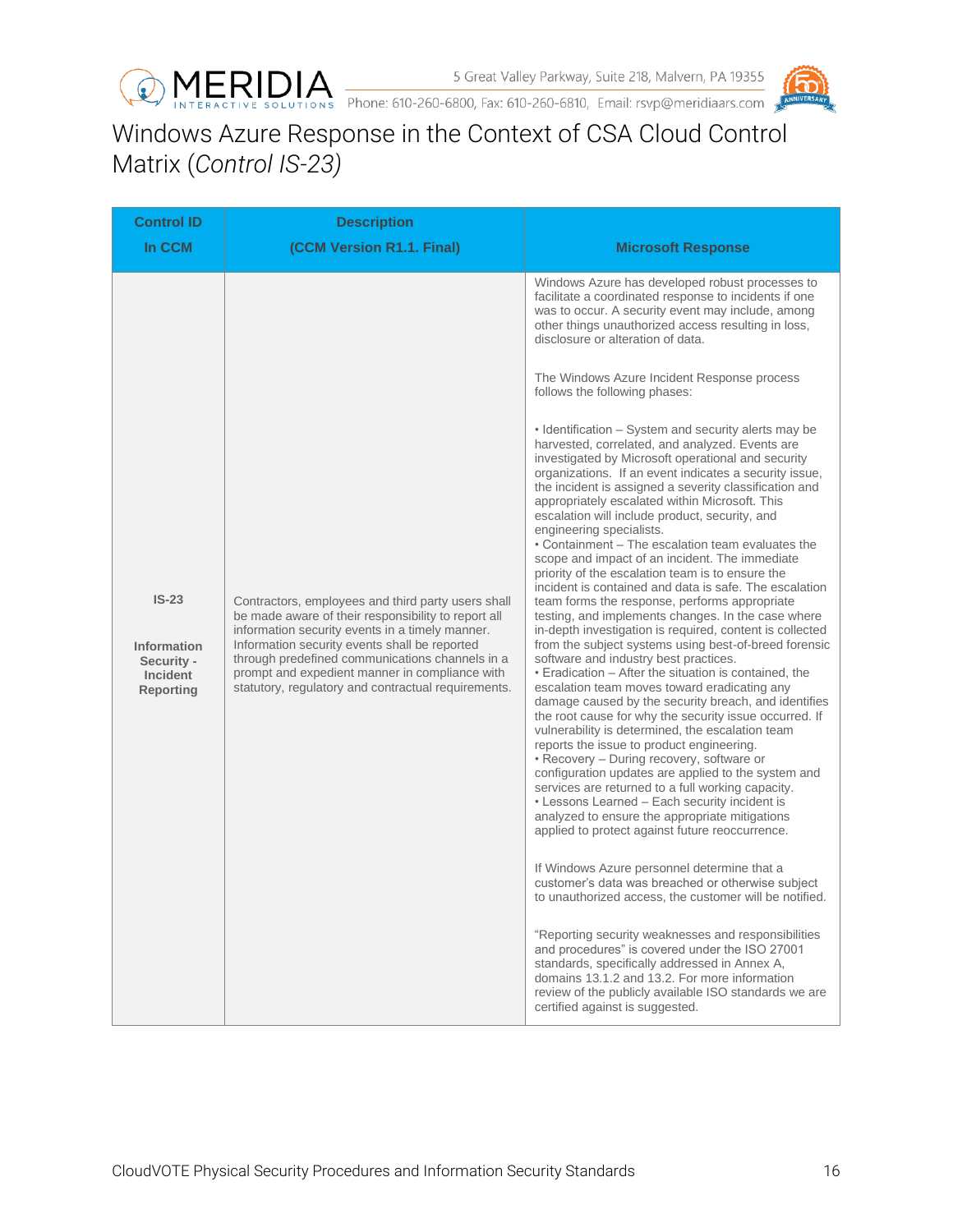



## <span id="page-16-0"></span>Windows Azure Response in the Context of CSA Cloud Control Matrix (*Controls IS-24 through IS-26)*

| <b>Control ID</b>                                                                               | <b>Description</b>                                                                                                                                                                                                                                                                                                                                         |                                                                                                                                                                                                                                                                                                                                                                                                                                                                                                                                                                                                                                                                                                                                                                                                                                                          |
|-------------------------------------------------------------------------------------------------|------------------------------------------------------------------------------------------------------------------------------------------------------------------------------------------------------------------------------------------------------------------------------------------------------------------------------------------------------------|----------------------------------------------------------------------------------------------------------------------------------------------------------------------------------------------------------------------------------------------------------------------------------------------------------------------------------------------------------------------------------------------------------------------------------------------------------------------------------------------------------------------------------------------------------------------------------------------------------------------------------------------------------------------------------------------------------------------------------------------------------------------------------------------------------------------------------------------------------|
| In CCM                                                                                          | (CCM Version R1.1. Final)                                                                                                                                                                                                                                                                                                                                  | <b>Microsoft Response</b>                                                                                                                                                                                                                                                                                                                                                                                                                                                                                                                                                                                                                                                                                                                                                                                                                                |
| $IS-24$<br><b>Information</b><br>Security -<br>Incident<br><b>Response Legal</b><br>Preparation | In the event a follow-up action concerning a<br>person or organization after an information<br>security incident requires legal action proper<br>forensic procedures including chain of custody<br>shall be required for collection, retention, and<br>presentation of evidence to support potential legal<br>action subject to the relevant jurisdiction. | As part of the 'containment' step in our Security<br>Incident Response Process, the immediate priority of<br>the escalation team is to ensure the incident is<br>contained and data is safe. The escalation team<br>forms the response, performs appropriate testing,<br>and implements changes.<br>"Security incident response plans and collection of<br>evidence" is covered under the ISO 27001 standards,<br>specifically addressed in Annex A, domain 13.2. For<br>more information review of the publicly available ISO<br>standards we are certified against is suggested.                                                                                                                                                                                                                                                                       |
| $IS-25$<br><b>Information</b><br>Security -<br><b>Incident</b><br>Response<br><b>Metrics</b>    | Mechanisms shall be put in place to monitor and<br>quantify the types, volumes, and costs of<br>information security incidents.                                                                                                                                                                                                                            | Information security incidents are classified into<br>severity levels and processed according to the<br>severity level. Regular reporting of incidents is<br>carried out for management reporting.<br>"Management information security incidents and<br>learning from information security incidents" is<br>covered under the ISO 27001 standards, specifically<br>addressed in Annex A, domain 13.2. For more<br>information review of the publicly available ISO<br>standards we are certified against is suggested.                                                                                                                                                                                                                                                                                                                                   |
| $IS-26$<br>Information<br>Security -<br><b>Acceptable Use</b>                                   | Policies and procedures shall be established for<br>the acceptable use of information assets.                                                                                                                                                                                                                                                              | Customer Data will be used only to provide customer<br>the Windows Azure service. This may include<br>troubleshooting aimed at preventing, detecting and<br>repairing problems affecting the operation of the<br>services and the improvement of features that involve<br>the detection of, and protection against, emerging<br>and evolving threats to the user (such as malware or<br>spam).<br>More information on Microsoft's commitment around<br>use of customer data can be found in the Privacy<br>Statement and Online Services Use Rights available<br>at: http://www.microsoft.com/windowsazure/legal/.<br>"Acceptable use" is covered under the ISO 27001<br>standards, specifically addressed in Annex A, domain<br>7.1.3. For more information review of the publicly<br>available ISO standards we are certified against is<br>suggested. |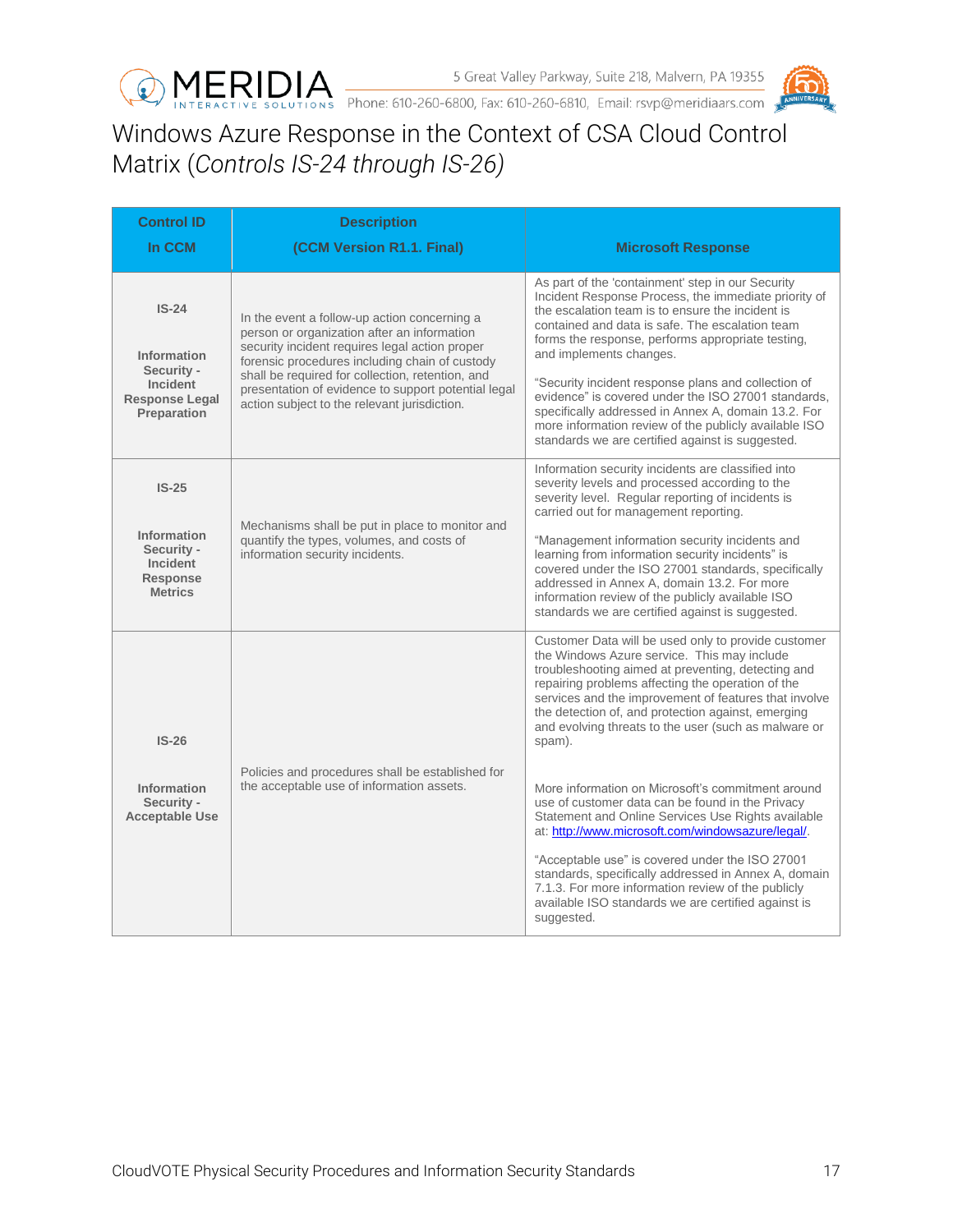



#### <span id="page-17-0"></span>Windows Azure Response in the Context of CSA Cloud Control Matrix (*Controls IS-27 through IS-29)*

| <b>Control ID</b><br>In CCM                                              | <b>Description</b><br>(CCM Version R1.1. Final)                                                                                                                                                                                                                                | <b>Microsoft Response</b>                                                                                                                                                                                                                                                                                                                                                                                                                                                                                                                                                                                                                                                                                                                                                                                                                                 |
|--------------------------------------------------------------------------|--------------------------------------------------------------------------------------------------------------------------------------------------------------------------------------------------------------------------------------------------------------------------------|-----------------------------------------------------------------------------------------------------------------------------------------------------------------------------------------------------------------------------------------------------------------------------------------------------------------------------------------------------------------------------------------------------------------------------------------------------------------------------------------------------------------------------------------------------------------------------------------------------------------------------------------------------------------------------------------------------------------------------------------------------------------------------------------------------------------------------------------------------------|
| $IS-27$<br>Information<br><b>Security - Asset</b><br><b>Returns</b>      | Employees, contractors and third party users<br>must return all assets owned by the organization<br>within a defined and documented time frame<br>once the employment, contract or agreement has<br>been terminated.                                                           | Employees, contractors and third party users are<br>formally notified to destroy or return, as applicable,<br>any physical materials that Microsoft has provided to<br>them during the term of employment or the period of<br>Contractor agreement and any electronic media must<br>be removed from Contractor or third party<br>infrastructure. Microsoft may also conduct an audit to<br>make sure data is removed in an appropriate manner.<br>"Return of assets" is covered under the ISO 27001<br>standards, specifically addressed in Annex A, domain<br>8.3.2. For more information review of the publicly<br>available ISO standards we are certified against is<br>suggested.                                                                                                                                                                    |
| $IS-28$<br>Information<br>Security -<br>eCommerce<br><b>Transactions</b> | Electronic commerce (e-commerce) related data<br>traversing public networks shall be appropriately<br>classified and protected from fraudulent activity,<br>unauthorized disclosure or modification in such a<br>manner to prevent contract dispute and<br>compromise of data. | Windows Azure does not provide e-commerce<br>solutions.                                                                                                                                                                                                                                                                                                                                                                                                                                                                                                                                                                                                                                                                                                                                                                                                   |
| $IS-29$<br>Information<br><b>Security - Audit</b><br><b>Tools Access</b> | Access to, and use of, audit tools that interact<br>with the organizations information systems shall<br>be appropriately segmented and restricted to<br>prevent compromise and misuse of log data.                                                                             | Access to information systems audit tools are<br>restricted to authorized personnel within Windows<br>Azure.<br>A delegated management model enables<br>administrators to have only the access they need to<br>perform specific tasks, reducing the potential for error<br>and allowing access to systems and functions strictly<br>on an as-needed basis. Windows Azure has formal<br>monitoring processes to include frequency of review<br>for Standard Operating Procedures and review<br>oversight processes and procedures.<br>"Protection of information systems audit tools and<br>protection of log information" is covered under the ISO<br>27001 standards, specifically addressed in Annex A,<br>domains 15.3.2 and 10.10.3. For more information<br>review of the publicly available ISO standards we are<br>certified against is suggested. |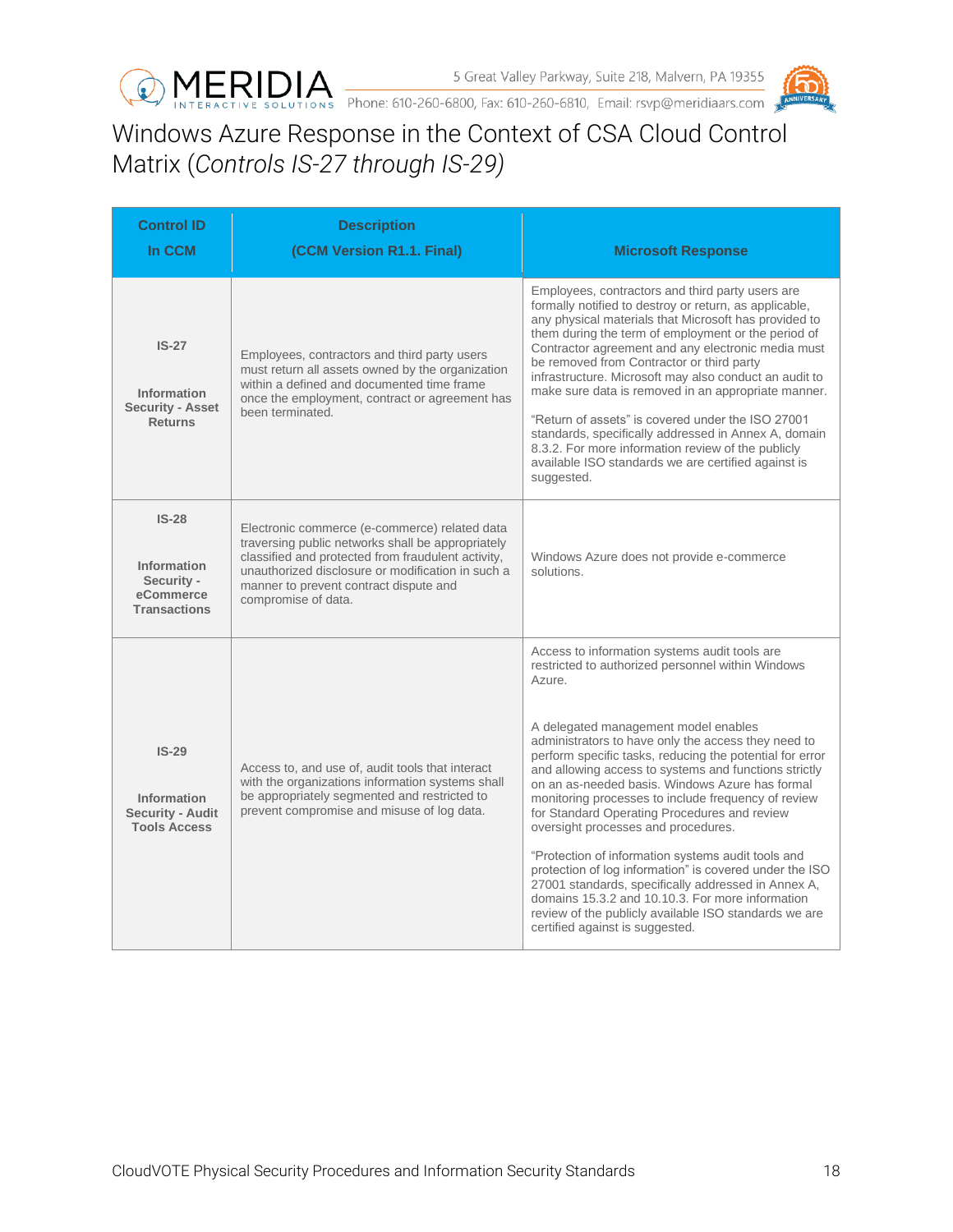



## <span id="page-18-0"></span>Windows Azure Response in the Context of CSA Cloud Control Matrix (*Controls IS-30 through IS-31)*

| <b>Control ID</b>                                                                                   | <b>Description</b>                                                                                                                                                                                     |                                                                                                                                                                                                                                                                                                                                                                                                                                                                                                                                                                                                                                                                                                                                                                                                                                                                                                                                                                                                                                                                                                                                                                                                                                                                                                                                                                                                 |
|-----------------------------------------------------------------------------------------------------|--------------------------------------------------------------------------------------------------------------------------------------------------------------------------------------------------------|-------------------------------------------------------------------------------------------------------------------------------------------------------------------------------------------------------------------------------------------------------------------------------------------------------------------------------------------------------------------------------------------------------------------------------------------------------------------------------------------------------------------------------------------------------------------------------------------------------------------------------------------------------------------------------------------------------------------------------------------------------------------------------------------------------------------------------------------------------------------------------------------------------------------------------------------------------------------------------------------------------------------------------------------------------------------------------------------------------------------------------------------------------------------------------------------------------------------------------------------------------------------------------------------------------------------------------------------------------------------------------------------------|
| In CCM                                                                                              | (CCM Version R1.1. Final)                                                                                                                                                                              | <b>Microsoft Response</b>                                                                                                                                                                                                                                                                                                                                                                                                                                                                                                                                                                                                                                                                                                                                                                                                                                                                                                                                                                                                                                                                                                                                                                                                                                                                                                                                                                       |
| $IS-30$<br><b>Information</b><br>Security -<br>Diagnostic /<br>Configuration<br><b>Ports Access</b> | User access to diagnostic and configuration<br>ports shall be restricted to authorized<br>individuals and applications.                                                                                | Access control policy is a component of overall policies<br>and undergoes a formal review and update process.<br>Access to Windows Azures' assets is granted based upon<br>business requirements and with the asset owner's<br>authorization. Additionally:<br>• Access to assets is granted based upon need-to-know<br>and least-privilege principles.<br>. Where feasible, role-based access controls are used to<br>allocate logical access to a specific job function or area of<br>responsibility, rather than to an individual.<br>• Physical and logical access control policies are<br>consistent with standards.<br>Windows Azure controls physical access to diagnostic and<br>configuration ports through physical data center controls.<br>Diagnostic and configuration ports are only accessible by<br>arrangement between service/asset owner and<br>hardware/software support personnel requiring access.<br>Ports, services, and similar facilities installed on a<br>computer or network facility, which are not specifically<br>required for business functionality, are disabled or<br>removed.<br>"Network controls access controls" is covered under the<br>ISO 27001 standards, specifically addressed in Annex A,<br>domain 10.6.1, 11.1.1, and 11.4.4. For more information<br>review of the publicly available ISO standards we are<br>certified against is suggested. |
| $IS-31$<br><b>Information</b><br>Security -<br>Network /<br>Infrastructure<br><b>Services</b>       | Network and infrastructure service level<br>agreements (in-house or outsourced) shall<br>clearly document security controls, capacity<br>and service levels, and business or<br>customer requirements. | Capacity management: Proactive monitoring continuously<br>measures the performance of key subsystems of the<br>Windows Azure services platform against the established<br>boundaries for acceptable service performance and<br>availability. When a threshold is reached or an irregular<br>event occurs, the monitoring system generates warnings<br>so that operations staff can address the threshold or event.<br>System performance and capacity utilization is proactively<br>planned to optimize the environment.<br>The main underlying network infrastructure is currently<br>managed by GFS. SLAs to service providers or equipment<br>manufacturers are qualified by GFS's ISO 27001<br>certification.<br>"Addressing security in third party agreements and security<br>of network services" is covered under the ISO 27001<br>standards, specifically addressed in Annex A, domains<br>6.2.3 and 10.6.2. For more information review of the<br>publicly available ISO standards we are certified against is<br>suggested.                                                                                                                                                                                                                                                                                                                                                          |